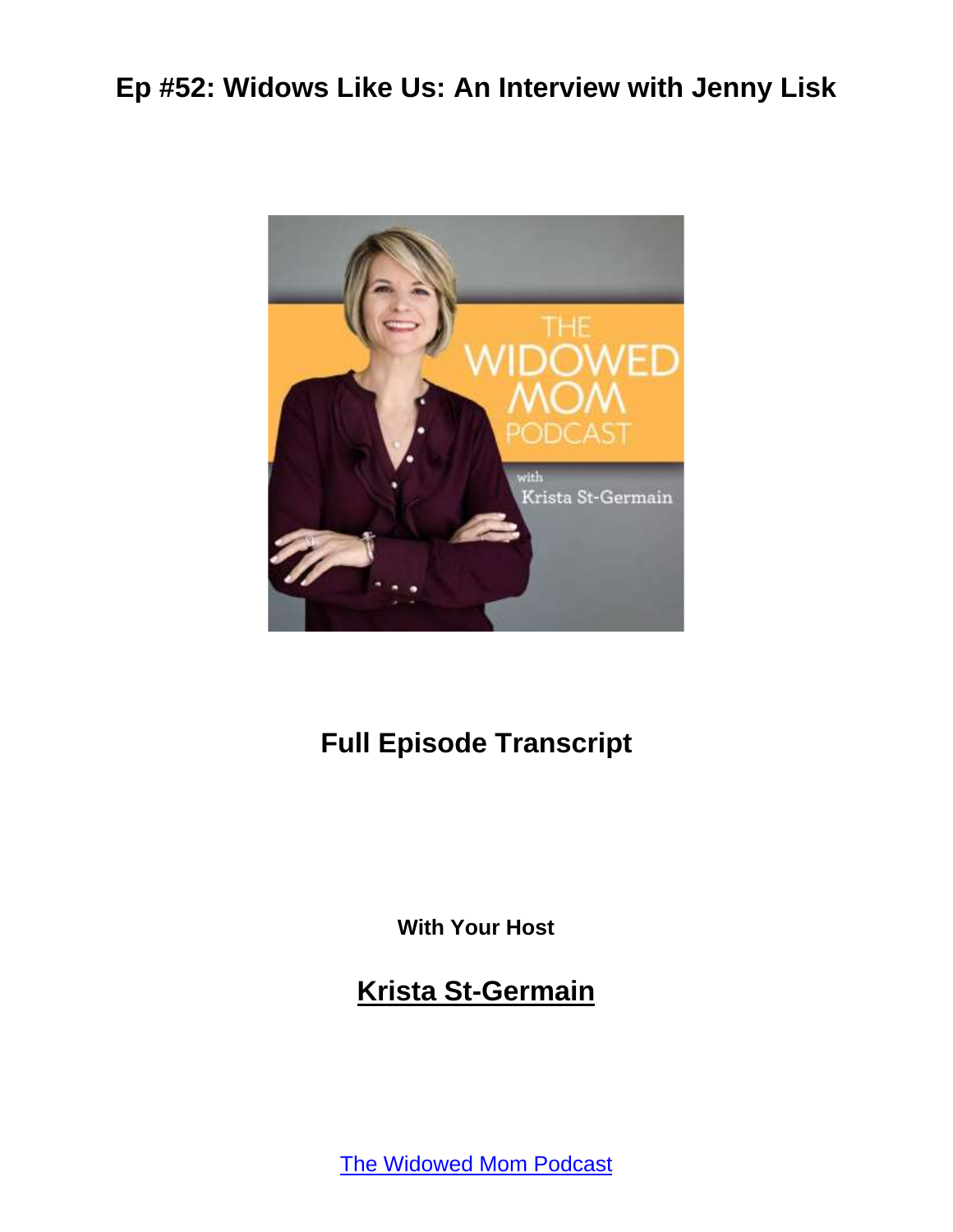Welcome to *The Widowed Mom Podcast*, episode 52, Widows Like Us: An Interview with Jenny Lisk.

Welcome to *The Widowed Mom Podcast,* the only podcast that offers a proven process to help you work through your grief to grow, evolve, and create a future you can actually look forward to. Here's your host, certified life coach, grief expert, widow, and mom, Krista St-Germain.

Hey there. Welcome to another episode of the podcast. I'm recording this intro on my birthday. And I have to tell you, 44 years around the sun, four years – almost four years – without my beloved Hugo. And I'm loving life. So, if you're not loving life yet, that's okay. I just want you to know that it's possible.

I'm so excited for the year to come for me. I'm so grateful for the past year. I'm so grateful for all of you that listen, especially when you send me emails and tell me what's helped you with the podcast. And hey, if you want to give me a birthday present, you can leave me a review of the podcast. That would be amazing because that helps other widows find it.

Alright, anyway, this week, I am bringing to you an interview that I did with Jenny Lisk. And if you haven't met Jenny yet, you're going to love her. She is a widow and she's a mom. And she also created a podcast called The Widowed Parent Podcast.

Jenny just basically decided, after her husband died, that there weren't enough resources out there for widowed parents. And she just set about figuring out how to create something valuable, and thus, the Widowed Parent Podcast.

So, I can't wait for you to hear Jenny's story. She's going to share with you so many nuggets of information, things that she wishes she would have known before her husband died, things she's learned from so many people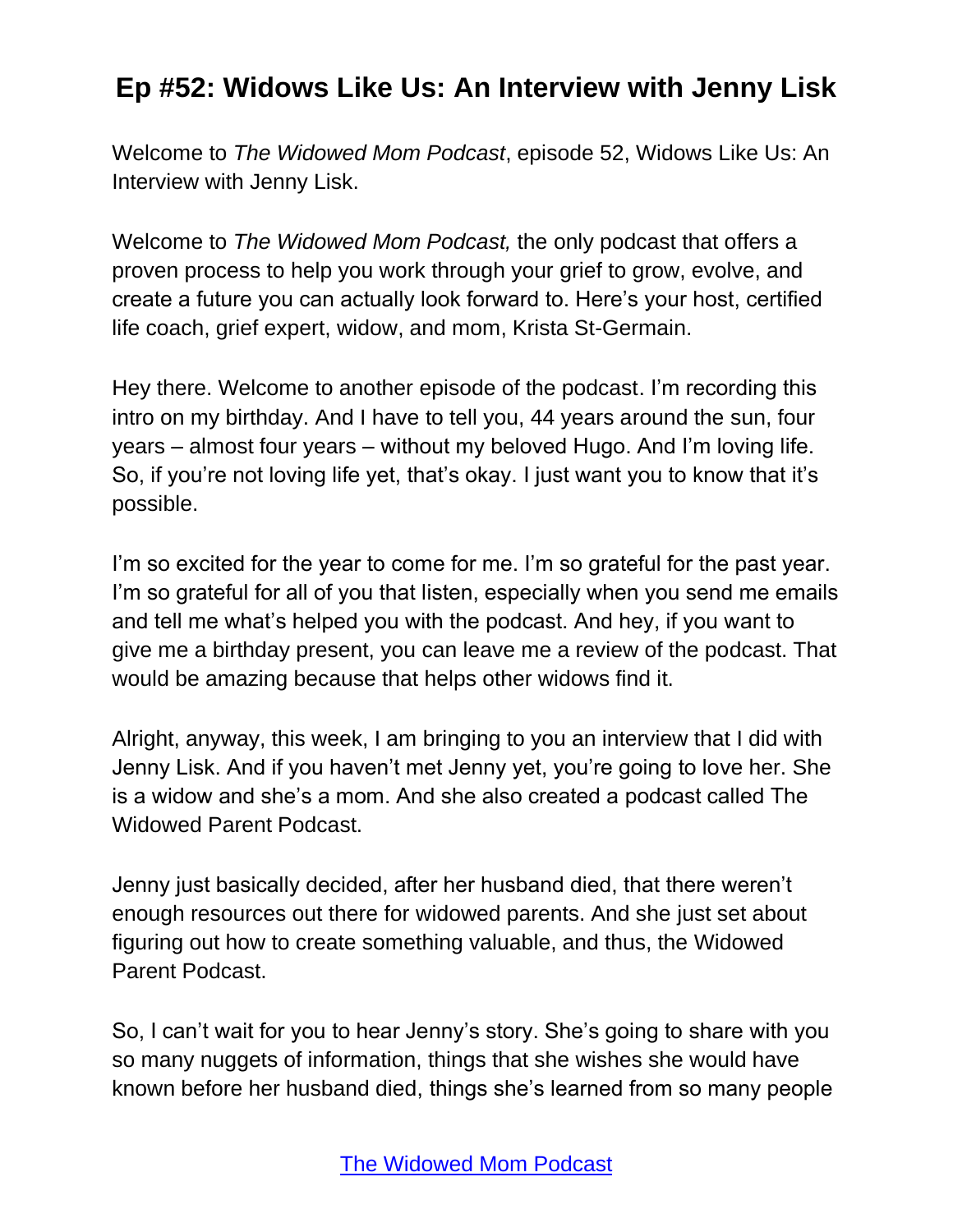that she's interviewed on her podcast, things that have surprised her. Lots of goodness in this interview. So, I hope you will enjoy. Alright, here we go.

--

Krista: Welcome, Jenny, to the podcast. I'm really excited to have you.

Jenny: Thank you. Thank you. It's so good to be here. It was so fun to have you on my show way back in episode eight, I think. So yeah…

Krista: It feels like forever ago.

Jenny: Well, I think it was forever ago.

Krista: Yeah, so much has changed.

Jenny: I know, right? Now you have a show.

Krista: And now I have a podcast. I know, when you interviewed me for your podcast, which is aptly named The Widowed Parent Podcast, *The Widowed Mom Podcast* was just a, "Someday I'd like to have my own podcast." And I think it took me a whole 'nother six or seven months after that. Because I'm coming up on about a year now with this podcast.

Jenny: Okay, well congratulations.

Krista: Thank you. It's been fun. So, I'm really excited to have you on the podcast because I think you have such a unique story. Not only are you a widow, and so you can speak to the widowed mom journey. You're still parenting a child that's at home. But I'm so fascinated for the listeners of my podcast to hear about what you've done, not only before your husband died, but what you've done since, how you came to your own podcast.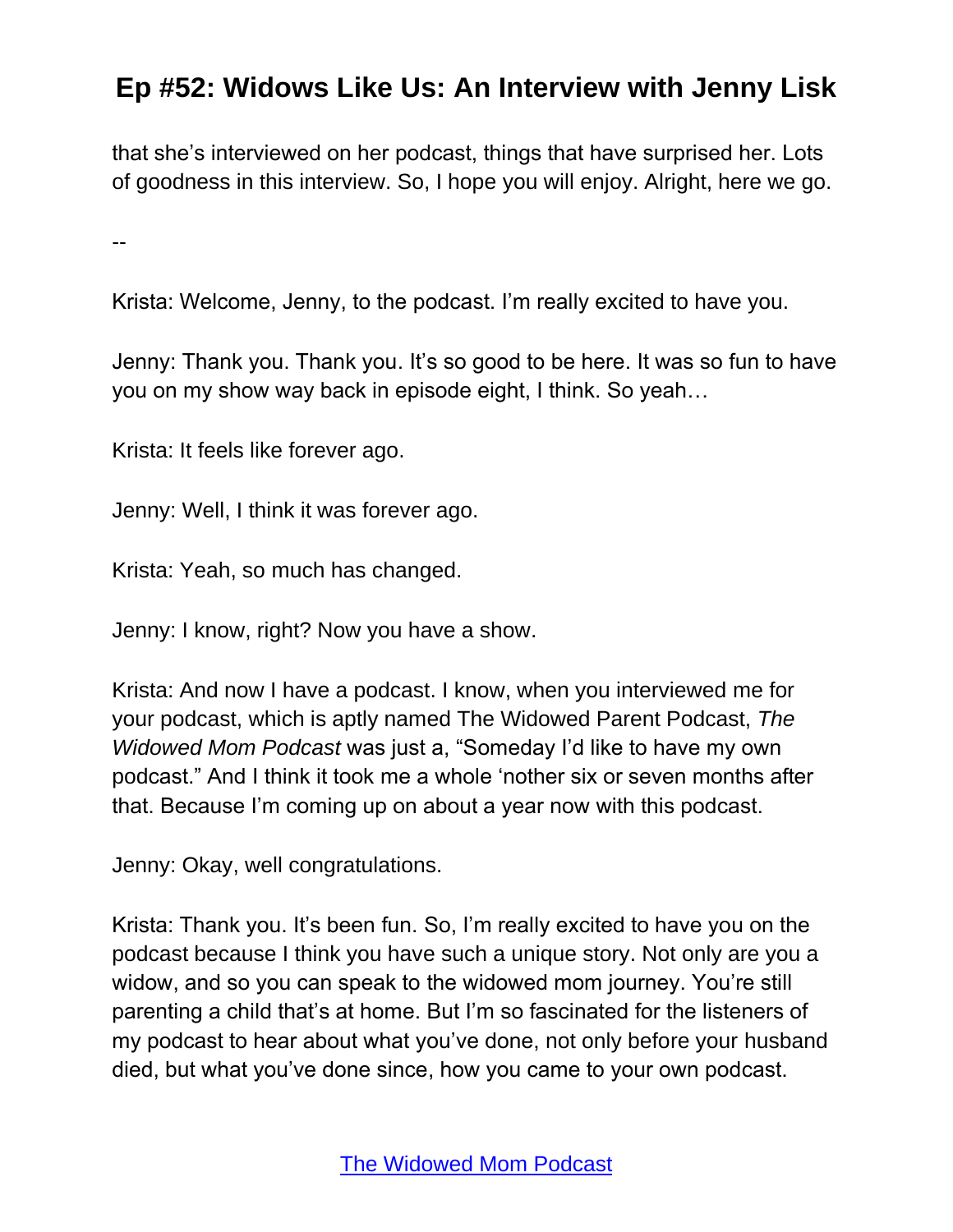You've got a couple of books in the works and I'd just love for them to hear that story. So, I'd love to have you just start by talking about your own journey as a widowed mom. Walk us through what happened, how you got where you are.

Jenny: Yeah, yeah, absolutely. You know, it's kind of funny. Today, as we record, it's five years ago today that my husband had his first surgery, first brain surgery. Which is really strange to think that this whole saga started five years ago. And at the same time, it feels like only yesterday and like a gazillion years ago, you know.

And I can't reconcile that and I don't let myself get frustrated. I don't need to reconcile that. It just feels both, you know. So, we had two kids. They were eight and 10 at the time. We were living here in Seattle, both had jobs, a dog, a normal life, right. And I came home after dropping my son off at a Boy Scout event my husband was sitting on the couch and he had this kind of funny look on his face.

And I was like, "Hey, are you okay? What's the matter?" And he said, "Oh, I've been feeling a little dizzy the last few days, and I was just feeling a little dizzy now." So, we had this whole conversation, like what have you been noticing? How long has it been going on and what's the deal? It was a Friday night, so it was like, "Well, why don't you call the doctor Monday?" Because it didn't seem like we should rush to the ER. He wasn't falling over. He wasn't having a seizure.

You know, there was nothing, just a, "Hey, I'm a little dizzy," you know? So, I went and I – it was Friday, so we were going to crash. I got some takeout. I came back and then I'm like, "Okay, how you doing?" Because I'd been gone 20 minutes, you know, I want to know how he's doing now.

And he looks at me and he says, "Oh, I'm doing fine. But I've been feeling a little dizzy the last few days." And I looked at him and I was like, "Whoa,"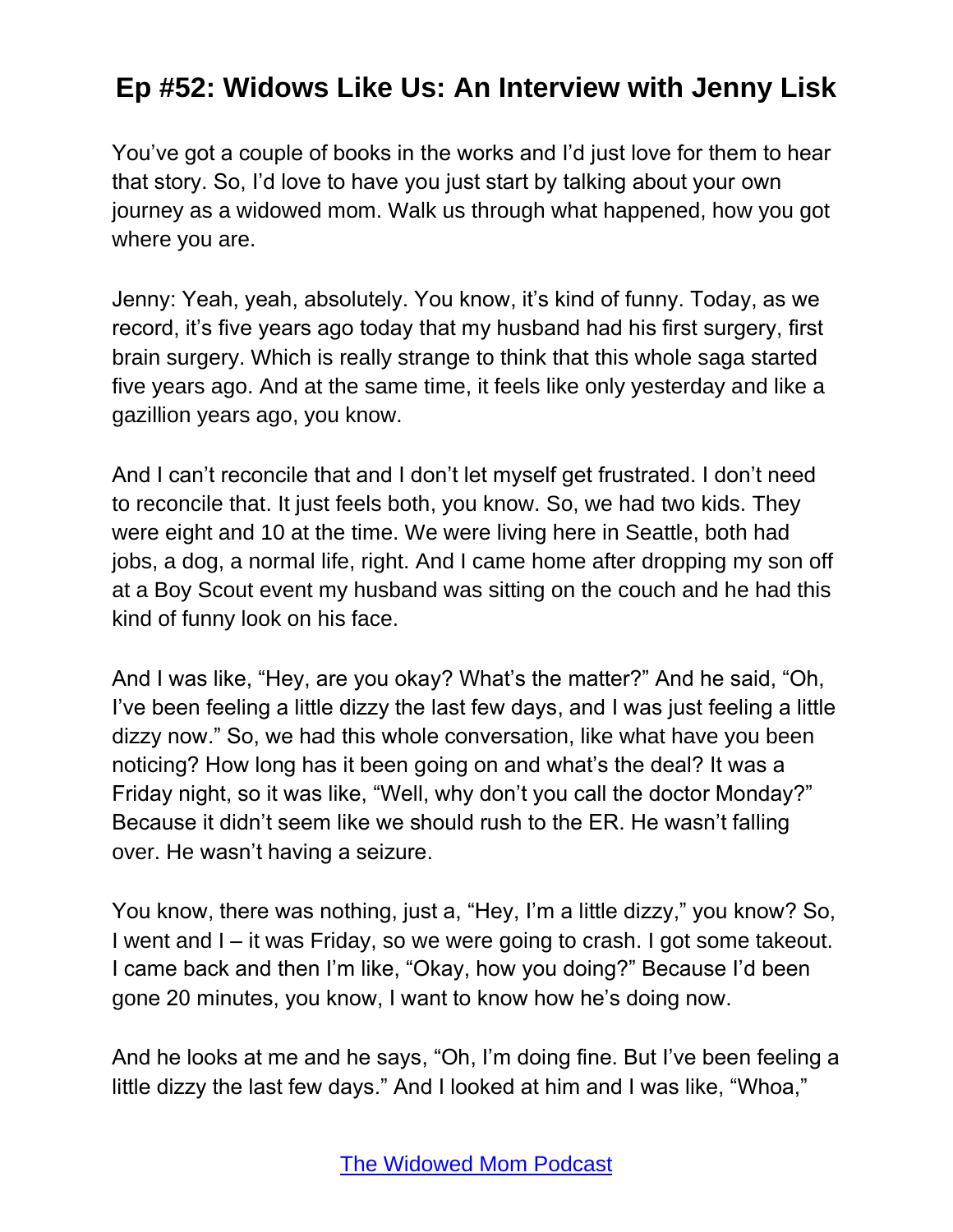you know? And I said, "You know, you just told me that." And he said, "I did?" And I was like, "Okay, what is going on here?"

So yeah, "We were just sitting on the couch. We were here. We had this discussion. You're calling your doctor Monday." And he said, "Really?" So, then I'm like, this is really strange. But then, he was mostly normal. So, it wasn't like he was just kind of 100% like this. So, then I'm second guessing myself, you know. Am I imagining things? Am I overreading this situation?

Because he's going to work. He's dropping off the kids at school. He's doing stuff. But then, every so often, these little things like this would pop up and I'm like, "Wait, what's going on?" So, I watch the situation for about 10 days or so and trying to think of when do I need to step in here. Because he called his doctor and they were like, "Oh yeah, come in in three weeks," or whatever.

And I thought, "Well, that sounds too far." But I didn't have any reason really necessarily to pull it in. So, anyway, we ended up going for a hike on Mother's Day, about 10 days later. And we stopped at the waterfall to take a break. And he says to me, "Where are we staying tonight?" And we were just 30 minutes from our house, you know.

So, we had this conversation. And I said, "Where do you think we stayed last night?" And he said, "I don't know. Maybe some cabin in Oregon." And that's when I was like, okay, this is, you know. And I explained, "Well, we drove to my sister's house and then we drove up to the pass and here we are." And he's like, "Really?"

So, I called the doctor the next day, and they said bring him in. Meanwhile, I'm thinking – he was on this other medication, just random. I'm Googling side effects and there's common side effects. There's less common side effects. And then there's the rare side effects. And on that list was cognitive confusion.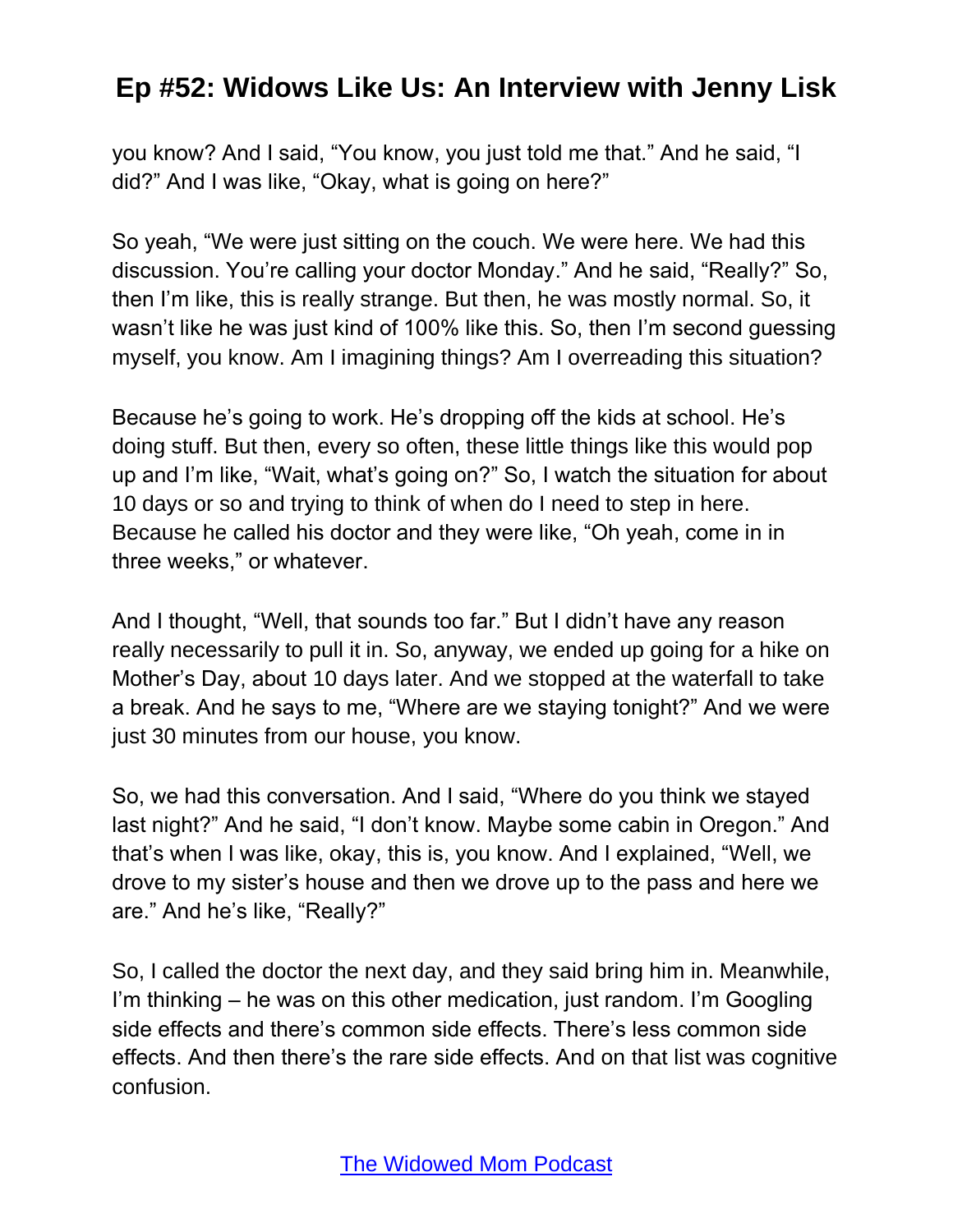So, I'm thinking that's the problem. We're going to go into this doctor and we're going to say, "Ha-ha look at these crazy things he's been saying. Let's switch the medicine and everything's fine," right? And the doctor says, "Well, let's get an MRI of your brain."

So, we go down to the MRI and they say, "Okay, we're going to do that, we'll call you in 48 hours." But at the end of the MRI, they said, "Actually, why don't you go back upstairs. The doctor wants to talk to you now." And so, I'm thinking I don't know what this is, but this is not how they normally do these things. This is not a good deal.

So, we go upstairs. The doctor says, "Well, I don't want to scare you." Keep in mind, this is internal medicine, like regular – this is our first doctor visit for this, "I don't want to scare you. I think you should know what you might be dealing with. It might be glioblastoma." I'm like, what's glioblastoma, right? "You need to go see the neurosurgeon tomorrow.

Yeah, so we go home that night, we Google glioblastoma, and we're reading and we're like, "This is terrible." It's a super-aggressive form of brain cancer which listeners might have heard of more recently in the news as what John McCain died of a year or so ago and Beau Biden died of it actually right around the time my husband was diagnosed.

So, I was reading news accounts of Beau Biden and then sitting there in the hospital in the surgery waiting room. Anyway, so we read this and its super, super-low odds of surviving and super-aggressive. Which explains why he was totally normal and then this kind of tumor can grow from nothing to big and impactful in a matter of weeks, just like boom.

So, that's why all of a sudden, he had these symptoms and it hits people differently. In his case, it was cognitive issues. Depending on where it is in your brain, it can show up differently. But it's a very aggressive tumor. So that's kind of how the whole thing got started.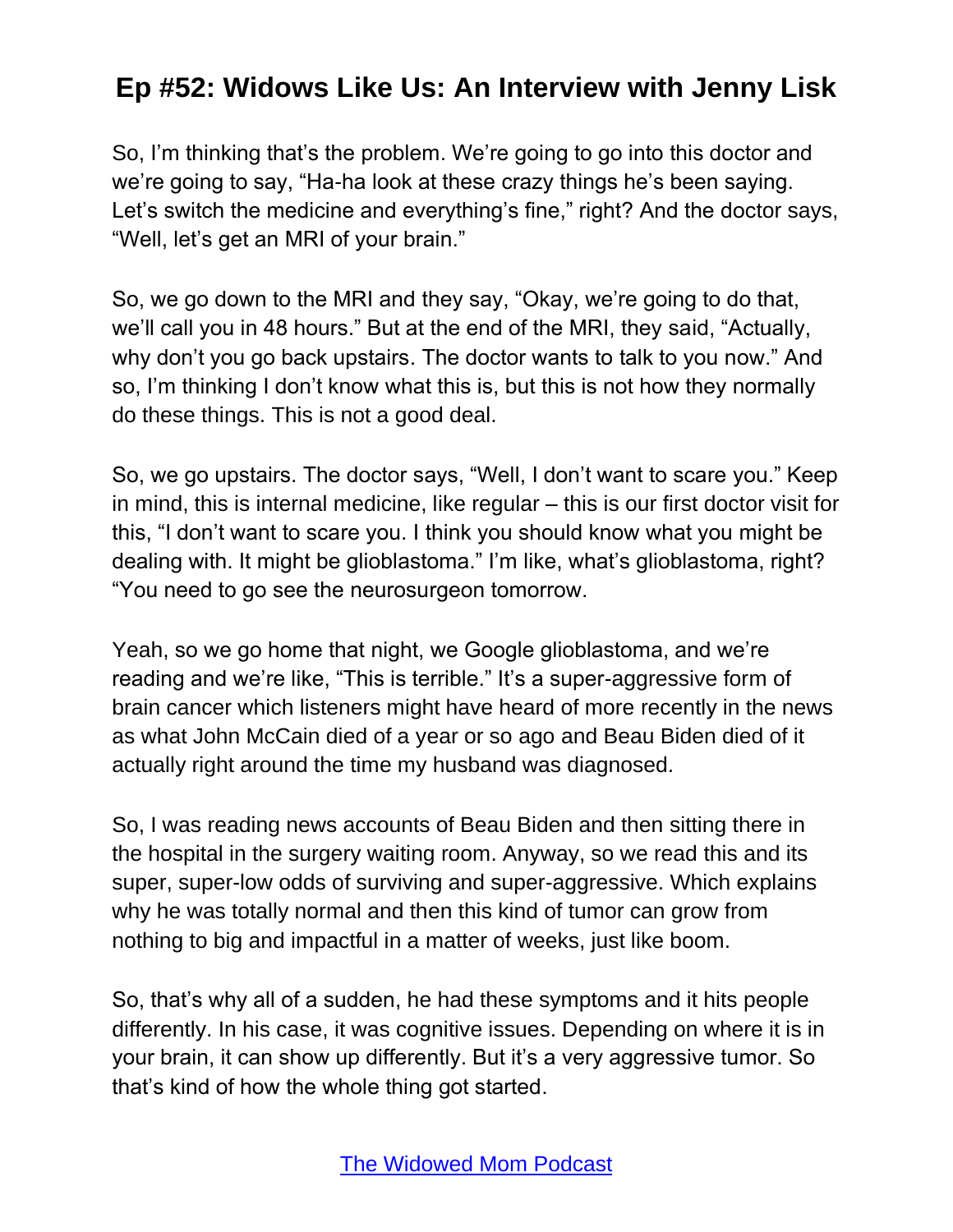Krista: Yeah, and so how long was it from the time he was diagnosed to the time he passed?

Jenny: It was about eight months. So, it was May of 2015, and then he died in January of 2016. And it was a long eight months. I mean, there were multiple brain surgeries, so many inpatient stays at the hospital, so many emergency room visits, so many regular doctor visits to different specialists and radiation and yada, yada, yada, yada. Ultimately ended up at home on hospice for the last several months, probably three, three and a half months on hospice at home.

Krista: So, what was your journey then like after he died. So, walk me through the time he died. And then, all of a sudden, now you have a podcast and you're a bereavement expert.

Jenny: Well, yeah, there's a lot of steps between point A and point B there.

Krista: Yeah, like when did it even come to you that that's what you wanted to do?

Jenny: Well, I wish I wrote that down or something. But I do know – because I was looking back at some notes recently. And early on, I was trying to figure out, "I should do something in this space. I don't know what it is, but I'm struggling to find what I need. So, I'm guessing other people are struggling to find what they need. So, what should I do?"

And early on, I was thinking, you know, should I go back to school and switch into being a counsellor or something like that? Or should I take a different tact and get, like, a parenting Master's degree, something or other, you know, parenting expert type? Is there something I should do to go back to school?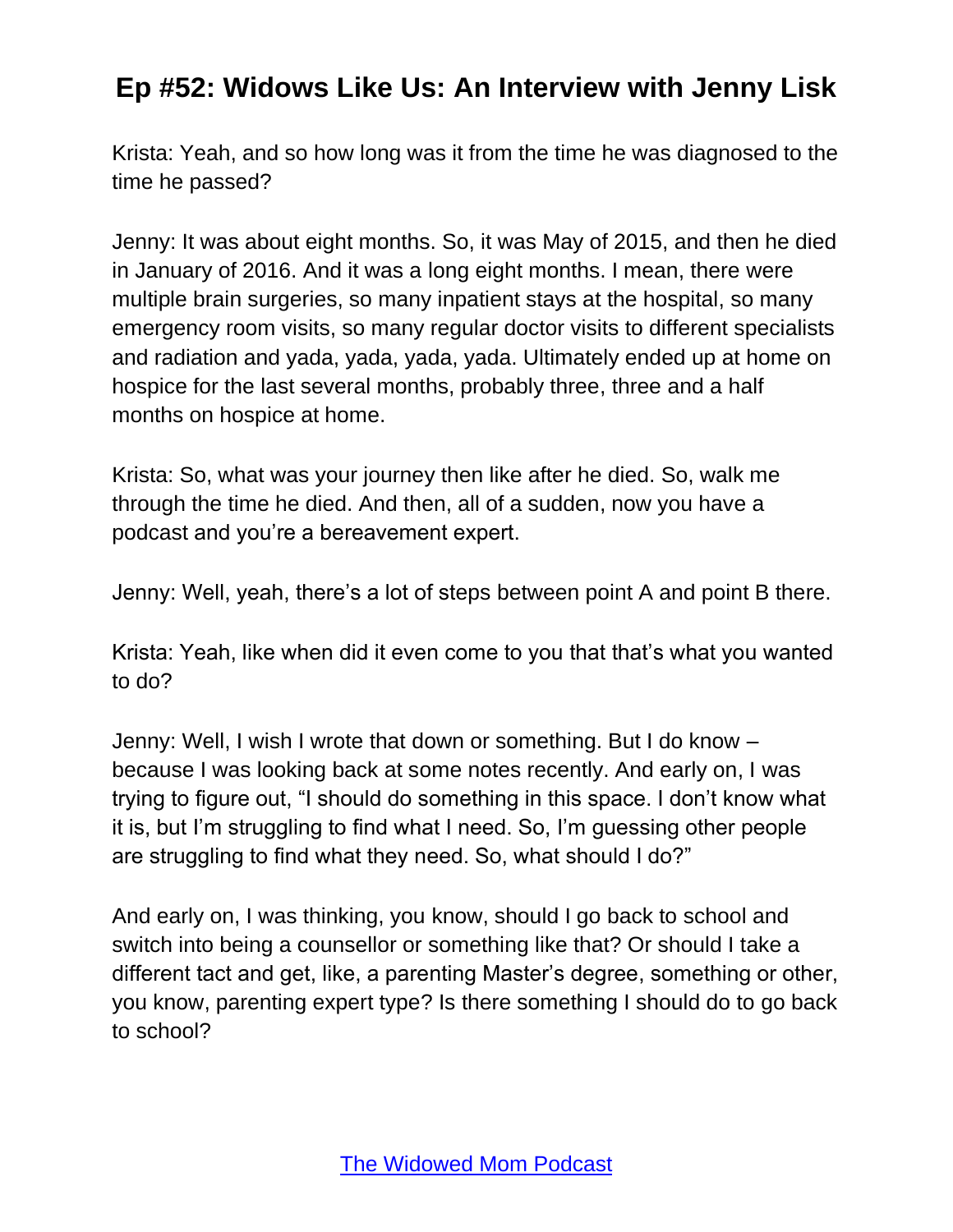Because that's kind of your first thought when you think about switching gears. And none of those seemed quite right and I was still kind of casting about, "I've got to do something." And the gap that I was seeing, I feel like there's a lot of really good work being done for adults and their grief. And I'm not saying it's easy by any means.

I'm just saying, there are a lot of people doing really good work that people can access if they're needing help, whether it's books, whether it's individual therapists, whether it's something like Camp Widow, Soaring Spirits and the programs they're running, whether it's what you're doing. You're helping through your coaching and your podcast; adults, moms specifically, figure out their next steps and getting their lives.

So, I think there's a lot of people doing good work there. And then, in the children's grief space, there are a lot of really excellent programs in various communities, you know, children's grief center, family grief center type programs that often have peer grief groups for different ages. They often have activities. They maybe meet once or twice a month, they bring kids together. There are camps in the summer like Camp Erin.

There's a lot of really good programs for children. I still felt lost. And the other day, I was thinking about this. Let's say your kid went to a therapist every single week and went to a peer grief group once or twice a month, and went to Camp Erin in the summer for three or four days. And that's a lot of grief work, by the way. There's still like 300 other days in the year where it's all on me, the parent. So, what do I do?

Is this a grief issue? Is this not a grief issue? Is it a normal teenage issue? A normal kid issue? How do I do this? And who can even tell me or point me in the right direction or help me figure out? And I just felt lost. And so, I started thinking about, how could I go looking for some of these answers?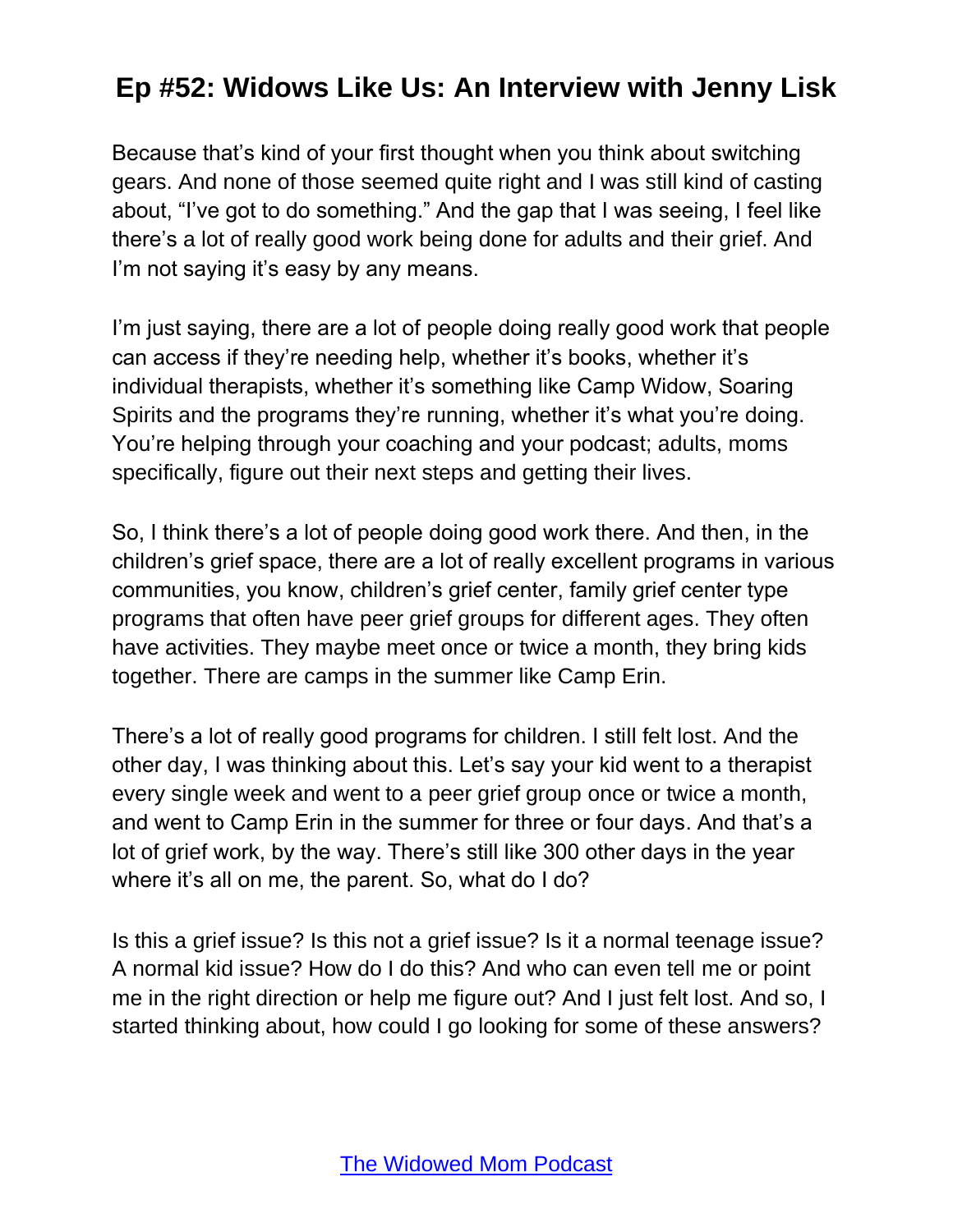And I don't know exactly how the podcast part popped into my mind, but somehow I realized, a podcast is a really accessible format and approach and that I could go out and interview various people. And I can tell you about the different categories of people I interview, and bring their expertise or their story or their journey or whatever it is they have to share with us, record those conversations, bring it to people in the form of a podcast.

Because I realized, if I was struggling with these things, that other people were too. And I could be helpful that way. And having spent 20 years in IT before this, I guess the idea of doing something like this didn't scare me off. It's not like I did anything practical before that helped me. It's not like I did podcast or social media or audio or anything really. I was doing internal corporate IT work. But I was tech-friendly, maybe you would say and willing to learn and to see the possibilities of this medium as an option.

But I've got to tell you, I still, even once I was like, "I feel like I should do this," but I was still struggling with, "Why am I the right person to host this podcast? Why me? Why will listeners want to listen to me, as the host of this particular podcast?" Because you might look at it and say, "Okay, I'm not a therapist. I don't have some letters after my name that say that I have a masters or a PhD in something that's in this field that's relevant or whatever."

And people would tell me, "Well, you have your story and that's important and there's value in that." And I'm like, "Yeah, okay, I get it." But I still, I wasn't seeing the through line. It just wasn't hanging together for me. So, why me? And I really struggled with that.

And in the meantime, I was doing stuff like getting a graphic for the podcast and picking colors and maybe brainstorming some guests and making a spreadsheet. But I wasn't actually, like, the fundamental question, "Why me?"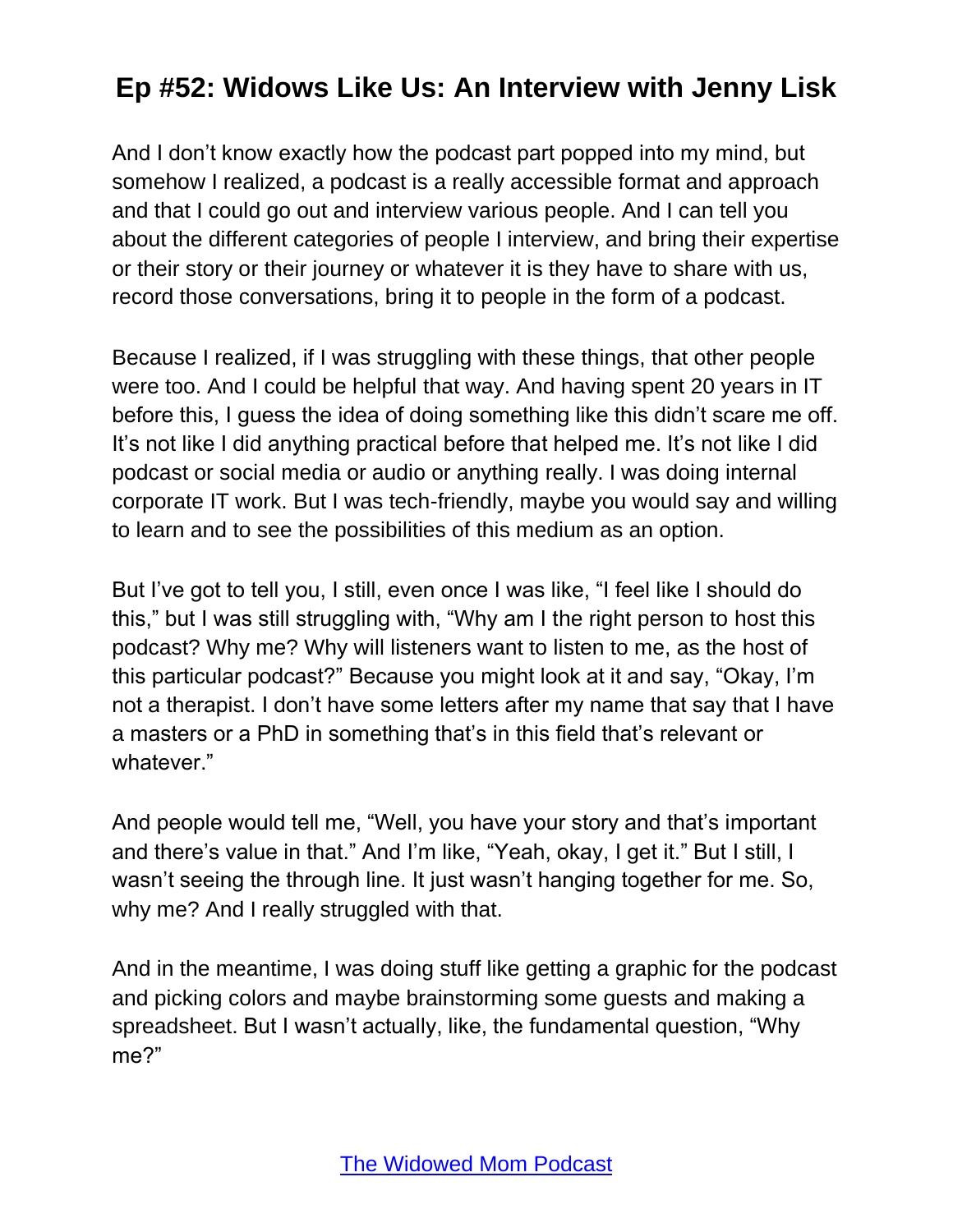And finally, I realized that I was looking at it completely backwards, the wrong way. I as answering the question, like, "Who am I to host this show? I'm not an expert." And when I flipped that on its head and I said, "Actually, I'm the right person to host this show precisely because I'm not an expert."

Because I can stand in the shoes of my listeners and ask questions on their behalf, you know, informed whether it's by my own experience, by the people that I talk to who are widowed parents who I know in my personal circles, by the people that I hear from who are listeners, you know, this kind of collection of, I can stand in the place of this body of widowed parents, ask questions on their behalf of this person, this person, this person, this expert, whoever, and let the expert speak to my listeners, let them to do the teaching.

Krista: Yeah, and do it in a way that it's so pure because you have all these experts, and experts tend to speak in expert lingo. So, when you can ask the question from the end user's perspective, you just have a different lens that you're seeing it through.

Jenny: Yeah, I don't know what I don't know, and so I can just ask questions. Like, I'm a widowed parent, and if I'm hearing this, what do I want to know about it? Or if it's an expert who's written a book, I always read the book first, which you know what, the prep work in this is killing me.

But I think it makes a better discussion and I think it makes a more useful resource for my listeners. And so, I read it with the frame of mind of I am a widowed parent and maybe I have kids this age or that age, or maybe I have this situation or that situation and kind of composite and figure out then what would I want to know form this person? Here's their work. I think their work is terrific. Which parts of this should I inquire about, to extract some of that knowledge to share then with my listeners?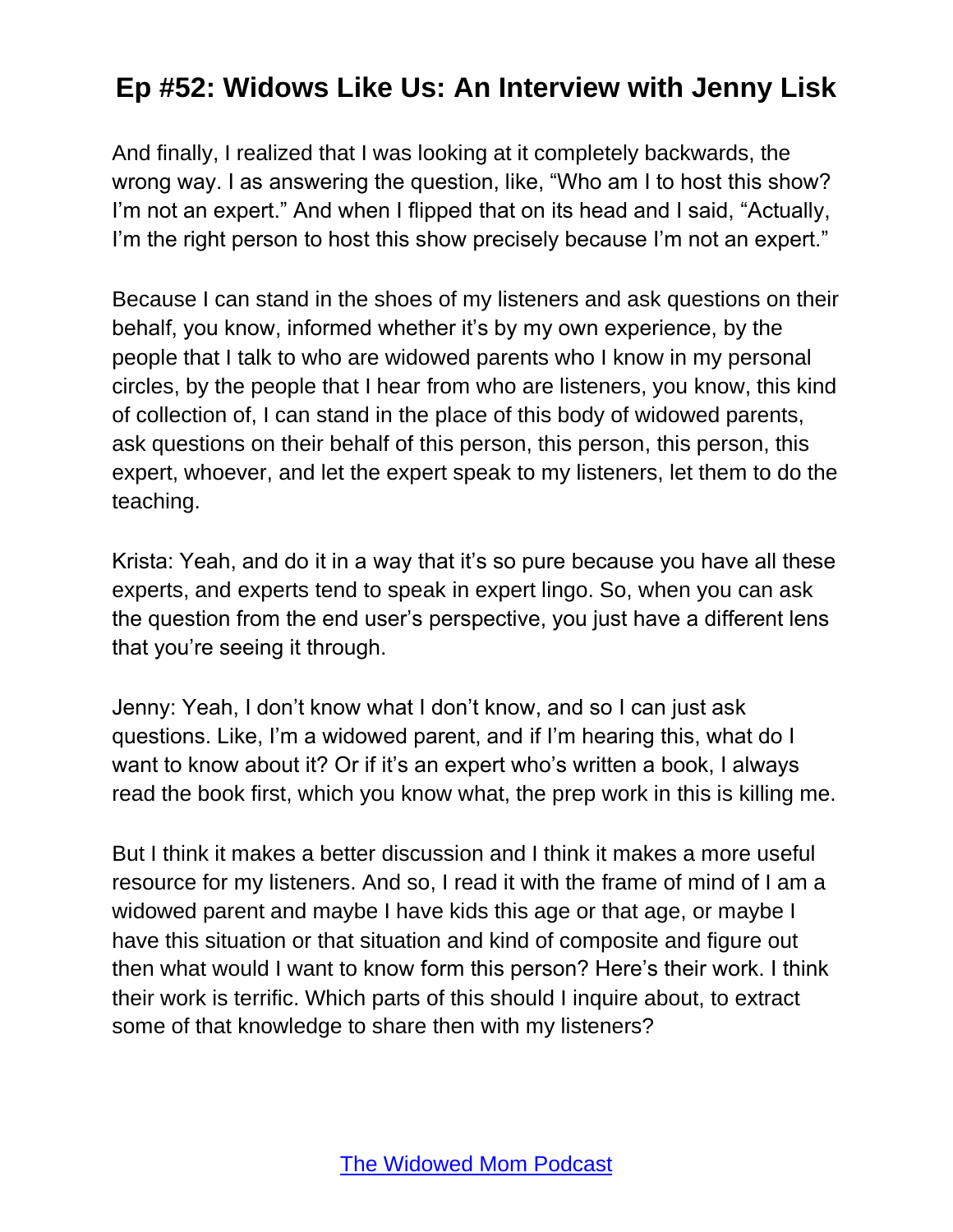Krista: Take some things that can be really intellectual and makes it tangible and applicable.

Jenny: Exactly. And so, I just was focusing on the experts, but I also, the other categories of people I interview, widowed parents who are down the path a ways, who have reflection to share, like when I interviewed you for example. And you kind of had two hats on. A lot of my guests have two hats. You have the widowed parent hat, and you have the expert hat as a coach. Then it's kind of like a hybrid discussion.

But anyway, so a bunch of the guests have been widowed parents and I really find, people write to me all the time and they say that they like feeling like they're not alone and listening to these people, even the ones who are purely sharing their own story and their journey and their own experience without an expert hat on, right? So many widowed parents – you probably hear this a lot too – feel really alone. They don't know somebody in their personal circle, their neighborhood, their school community who's in the same boat.

Krista: That's exactly why I eventually switched from one on one coaching to groups because so many conversations were people thinking there was something wrong with them or something abnormal about their experience. And when you sit back as the coach and you see it over and over and over and over and you realize, if I could just get all these women together in the same group, so much of their experience would just be normalized, just from realizing that they're not the only ones that thing that way or feel that way or are having that experience or problem.

Jenny: Yeah, for sure. And I think it took me a while to appreciate that because – I guess I'm unusual in that I happen to know a bunch of widowed parents in my real-life circles. And I didn't realize how unusual that was. So okay, for example, the woman across the street from me, the woman two doors down from me, the woman around the corner from me,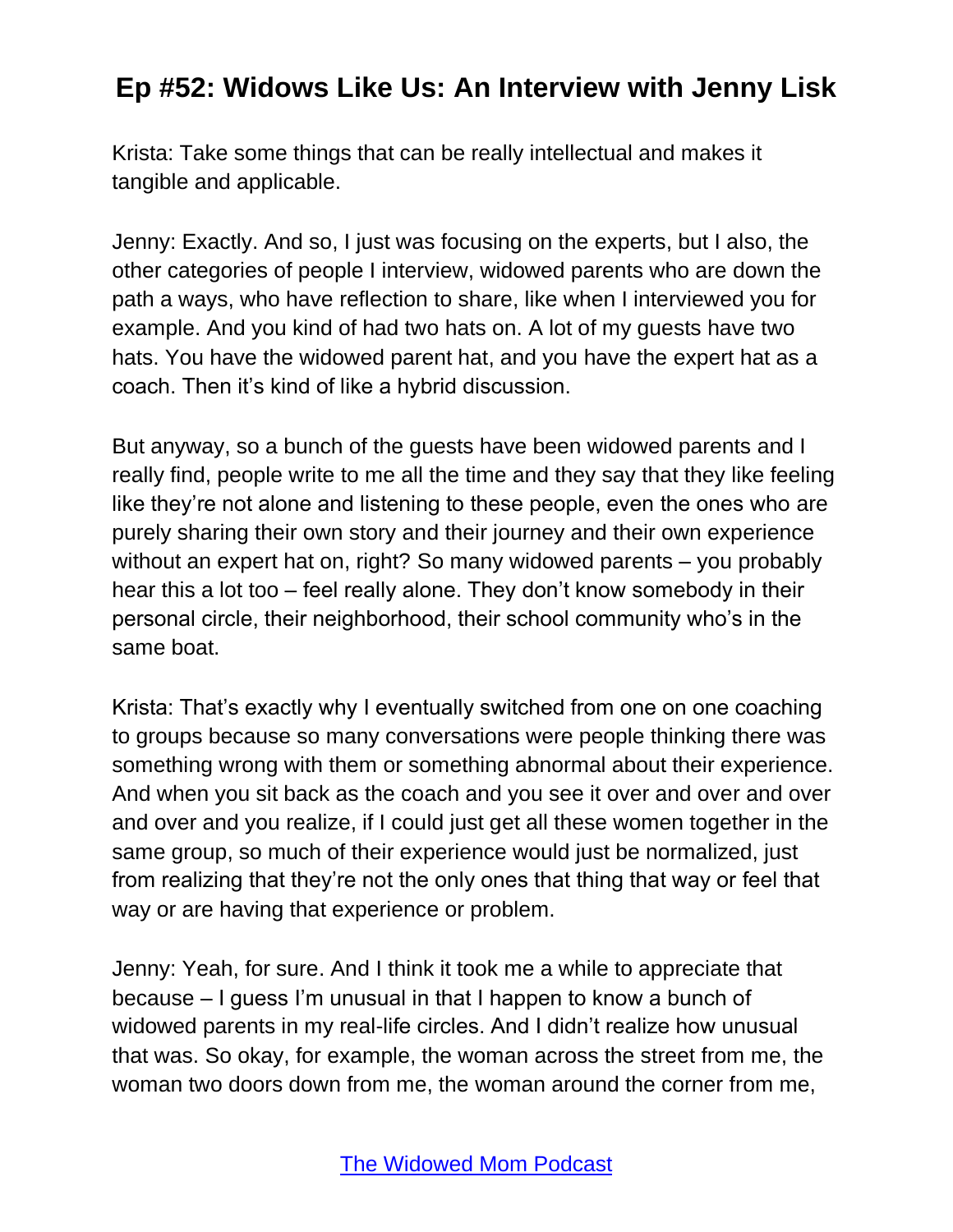the woman around the other corner from me, all widowed with kids in grade school and high school. And another small handful within a 15-minute drive.

Krista: Fascinating.

Jenny: And these are not people I met through the podcasts or the grief groups. These are people in my actual school circles and neighborhood circles.

Krista: From my experience, that's not normal at all. Most people that I come into contact with very much feel like they're on an island by themselves.

Jenny: Yeah, and I've come to appreciate that that is – I think my situation is unusual. I mean, I'm lucky that I can meet with these people and get together and stuff. But the number of people who have written to me and said that they like hearing this because they don't feel so alone. SO yes, I've come to believe that that is true.

But the third category really has been interesting and a privilege to talk to these people that are adults now, and when they were kids or teenagers, they lost one of their parents. And I'm so glad they've been willing to be so open and sharing those stories. Many of them are not doing grief work or doing anything where they routinely talk about their stories. They just somehow or other got connected and were willing to come on and share.

And one of the things I love about it, it's not going to tell me exactly what my own kids are going to go through because everyone's situation is a little different. But it gives me a lot of ideas about things that should be on my radar screen, things that might come up, things I should be aware of that I wouldn't have thought of otherwise, gaining some appreciation for the perspective of losing a parent as a child or a teenager.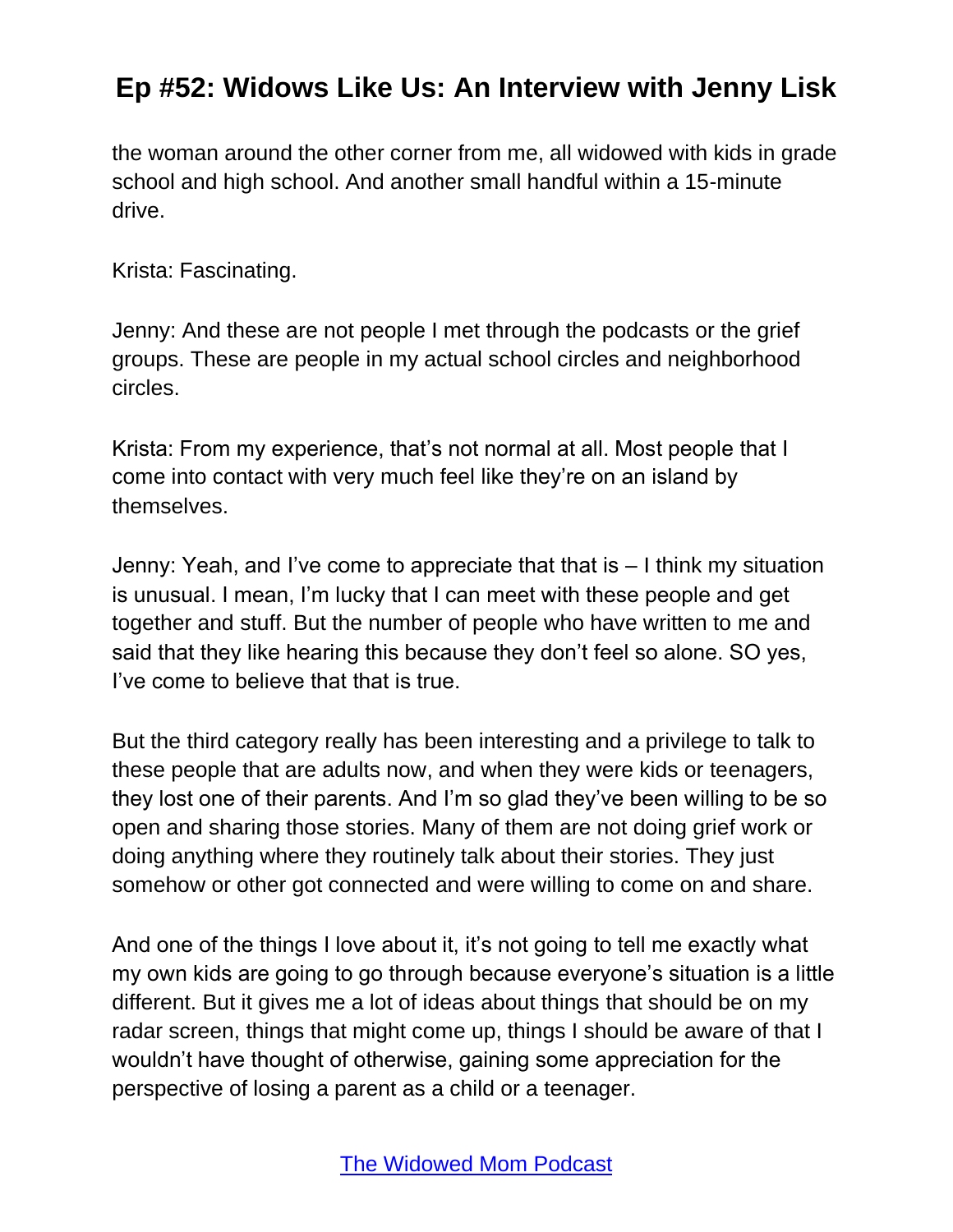You know, my kids and I, we all lost the same person. His name was Dennis. But I lost a spouse and they lost a dad at the ages of nine and 11. And it's a different relationship. It's a different experience. And it's not that one is easier or harder or better or worse. It's that it's different.

And I think, if we can try to see all sides of that and if I s a parent can try to do everything I can to better understand my kids' perspective and their possible journeys from talking to other people, it's really been helpful. And those have been some of the most – I was going to say some of the most interesting interviews that I've done. They're all interesting. So, maybe I can't say that. They're all interesting for different reasons. But it's such a privilege to talk to them and I'm so appreciative of them for sharing their time.

Krista: Yeah, so how did the idea for – because I know you're writing two books. One is a memoir and the other is more of a handbook. It's kind of the concept of a widowed parent handbook. Is that what you're calling it, the title?

Jenny: Yeah, The Widowed Parent Handbook. I figure it goes along with The Widowed Parent Podcast, The Widowed Parent Handbook, they kind of go hand in hand.

Krista: So, at what point did you decide that you wanted to write the handbook and what's that turning out like? Where are you?

Jenny: Yeah, well I'm a lot further along with the memoir, but as far as the handbook, I realized pretty early on – well, if I back way up, one of the first things I did was go onto Amazon. And somewhere I read recently, Amazon is one of the biggest search engines. Like, how do I be a widowed parent? Where's the book?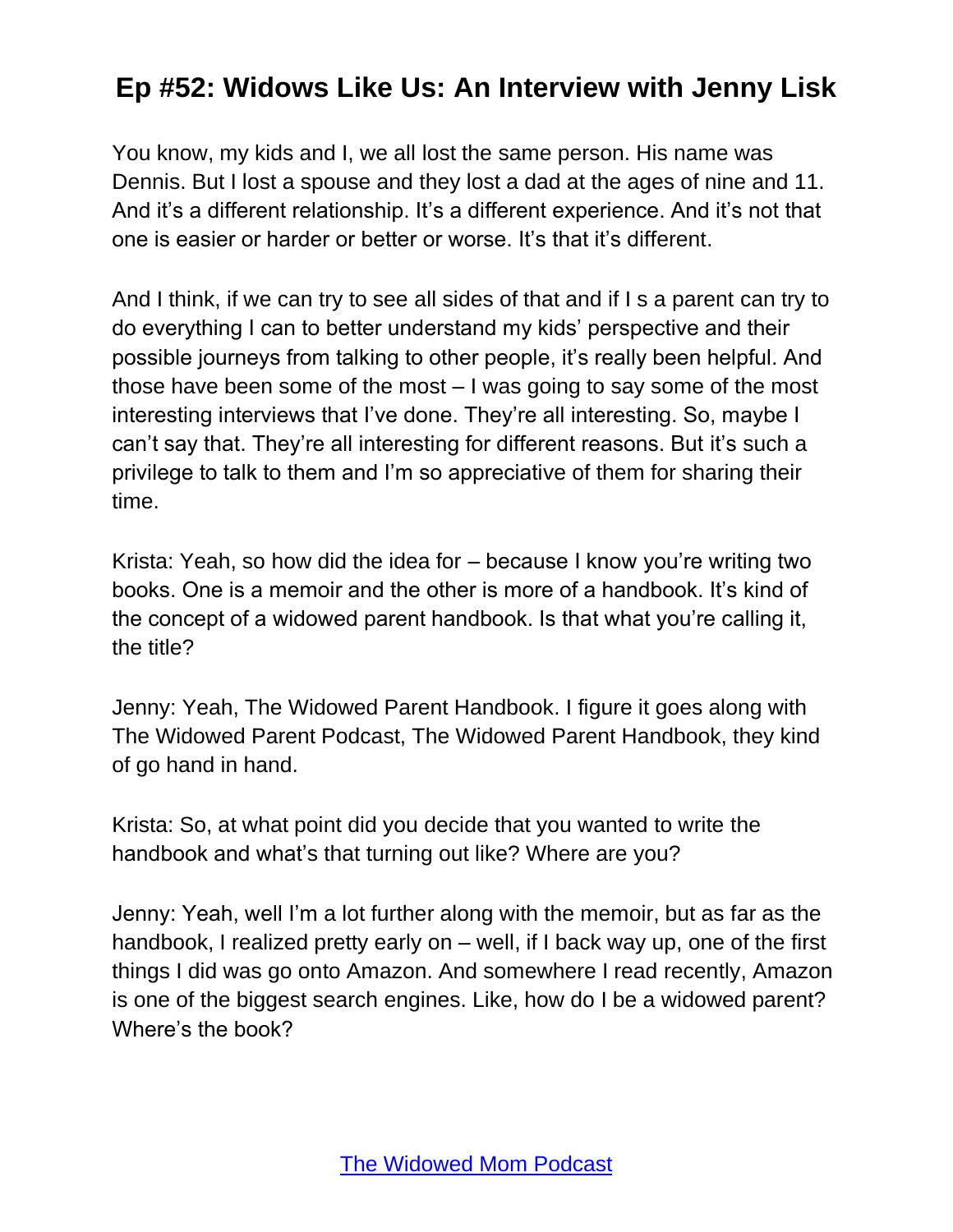And listeners can't see that I'm typing with my fingers in the air here right. Where's the book that's going to tell me how to do this new role, this new thing? I didn't sign up to be a widowed parent. I had a parenting partner. Now I've got me. So, where's the book that's going to tell me – not that it's going to give me all of the answers, but I don't know, put things on my radar screen, give me the landscape, the lay of the land. What do I need to know about?

There's no book like that, it turns out. Yeah, so it's been in the back of my mind all along, kind of in tandem with starting the podcast. Like, you know what, these podcast interviews kind of have a dual purpose. They are also research inputs into this handbook. And early on, it wasn't maybe so obvious how it would come together because, week to week, it's a different guest each week, it's a different topic each week. It's a different piece of the puzzle. But it's not necessarily in any particular structure, different things come up.

And so, once I got a certain number of interviews in and things maybe started merging and I could start identifying things I've learned or things that I think would be useful for other people to have access to. And at first, you assume everyone's going to listen to episode one and then episode two and then episode three. And in the beginning, they do because that's all you've got, right?

But then, after a while, if a new listener hears about it today, there's 71 episodes. It's like, where do they start? Well, I realized, I needed to have a start here page and organize it. And I realized that organizing it was kind of creating themes and saying, you know, if you're interested in this part, start here, this part, start here if you have younger kids, whatever.

And that was the beginning, I think, of the process of trying to – I don't know what the word is – structure it in some kind of way and pull out those themes that I wanted to cover. And so, as far as that handbook I view it as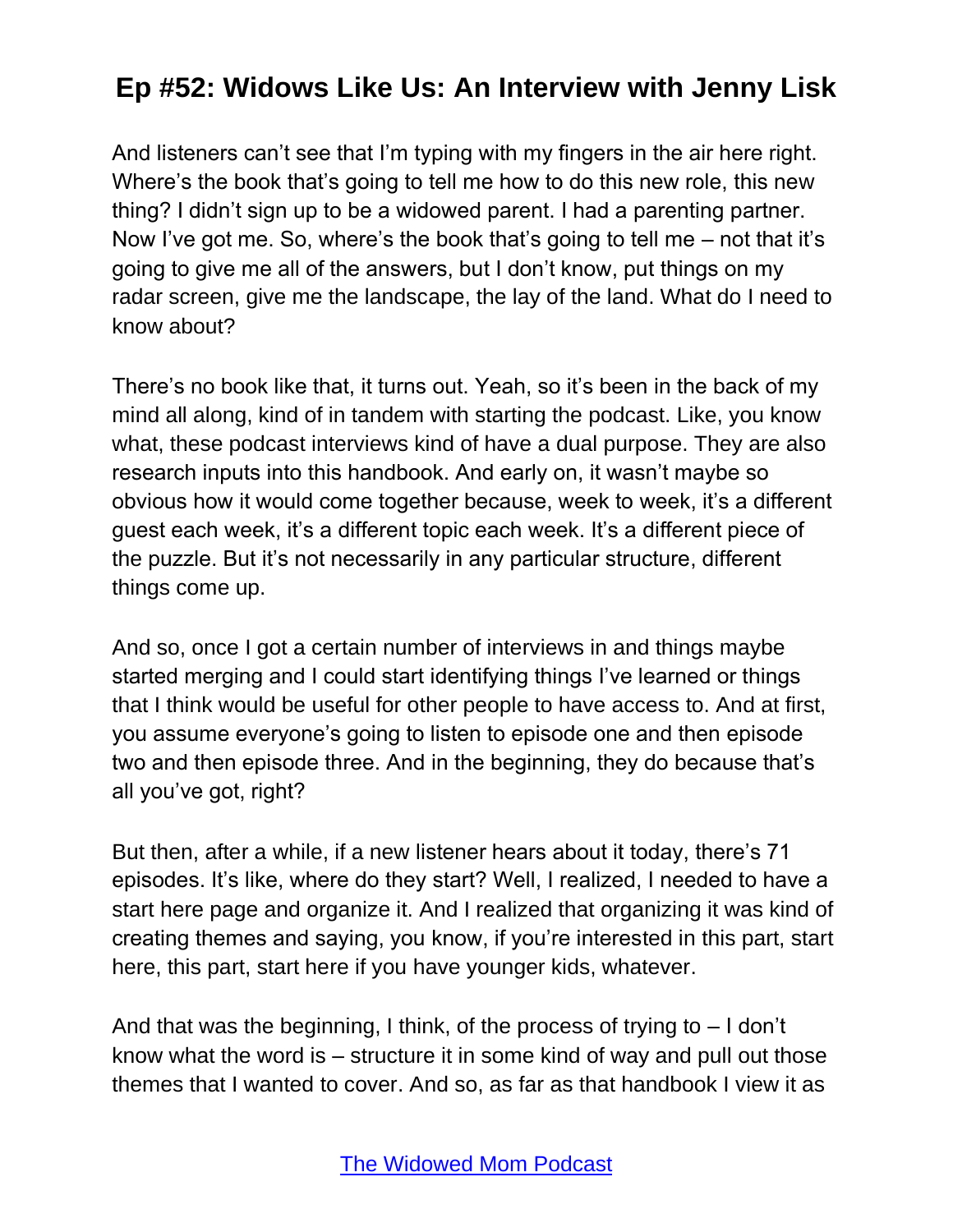very much at the research stage still and at the – I've really been going around in circles about what is the outline that I want?

For as much as I have identified those themes and whatever, it's still really hard to figure out how to pull 70 episodes together into a coherent structure and answer that question as a widowed parent, you know, what would be a useful book for me to have here? And I'm actually thinking of, rather than – and originally, I was thinking, this is going to be like the magnum opus on widowed parenting.

And I'm like, maybe I should back off that a little bit and maybe I should do multiple volumes or something and even try to get one or two volumes out sooner. Because one of the things that I'm realizing is with the pandemic going on and the increase in grief and the increase – unfortunately, there are more widowed parents every month or whatever than there would normally be because of COVID and all this. and maybe people need the book sooner rather than later.

And rather than waiting until I can tie a little bow on a giant tome of a gazillion pages that has everything ever said on the subject of widowed parenting, it's probably not realistic anyway. But it also wouldn't be helping anybody for a really, really long time.

Krista: And it would probably be more difficult for your readers to consume because it would be so comprehensive. There would be so much there.

Jenny: Right, and there's a lot to be said for, "Here's something accessible that's a quicker read and volume on and two will get you started and then volume three, four…" whatever. I haven't mapped it all out yet, but that's the direction that I'm thinking of it for right now.

But I'm also still thinking about – and part of the reason I'm struggling to get the outline together, whether it's an outline across multiple volumes or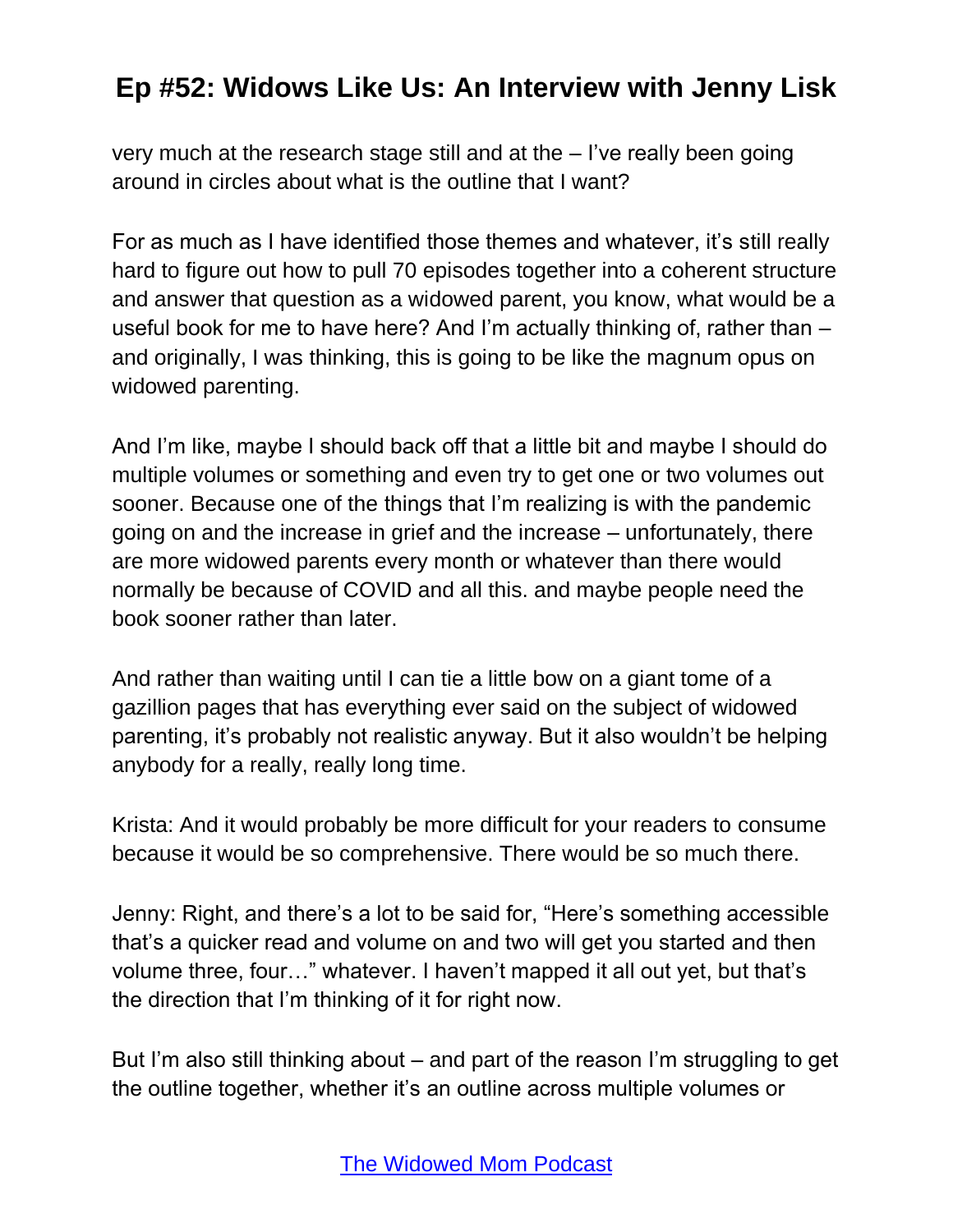whatever, is to identify those gaps of who else do I need to interview that I feel like I've covered maybe these and this and that, but I have a gap here and here. And so, I need to maybe invite certain types of guests or certain types of experts or whatever. So, that's kind of where I'm at with that.

Krista: Yeah, it seems like to me, I think of you as this great connector, this great disseminator of information where you're not trying to be the coach or be the counsellor or be the therapist or be the professional that's serving the end client, but yet, you're connecting people with the resources and the wisdom that you've kind of gathered along the way. It's like an RSS feed where you like, just pulling it all together and disseminating it in a way that's going to be useful for people.

Jenny: Yeah, and I think that's a role that works for my interest and my background and my, you know – and one of the things I try to do also, if there's a grief program in a different city, you know, to highlight that. I heard from a listener for example from Atlanta that didn't know that Kate's Club was right there. And it turned out it was right on her daily route and didn't know it was there. And so, I feel like by helping to get the word out about resources like that, and I've featured different programs in other communities as well, you know…

Krista: You are in Seattle, creating a podcast that connects a listener in Atlanta with a resource in Atlanta.

Jenny: Yeah, and literally right down the street from her in Atlanta. Which is awesome. And she was so kind to write to me and let me know because otherwise I would have had no idea that it was helpful in that way.

Krista: It's interesting, the reason that you have gotten into this work, it feels a lot like the reason I did too. And I relate so much to what you said about going to Amazon. Although I'm pretty sure I went to Google. But it was just like, "Young-ish widow, younger widow, lost husband in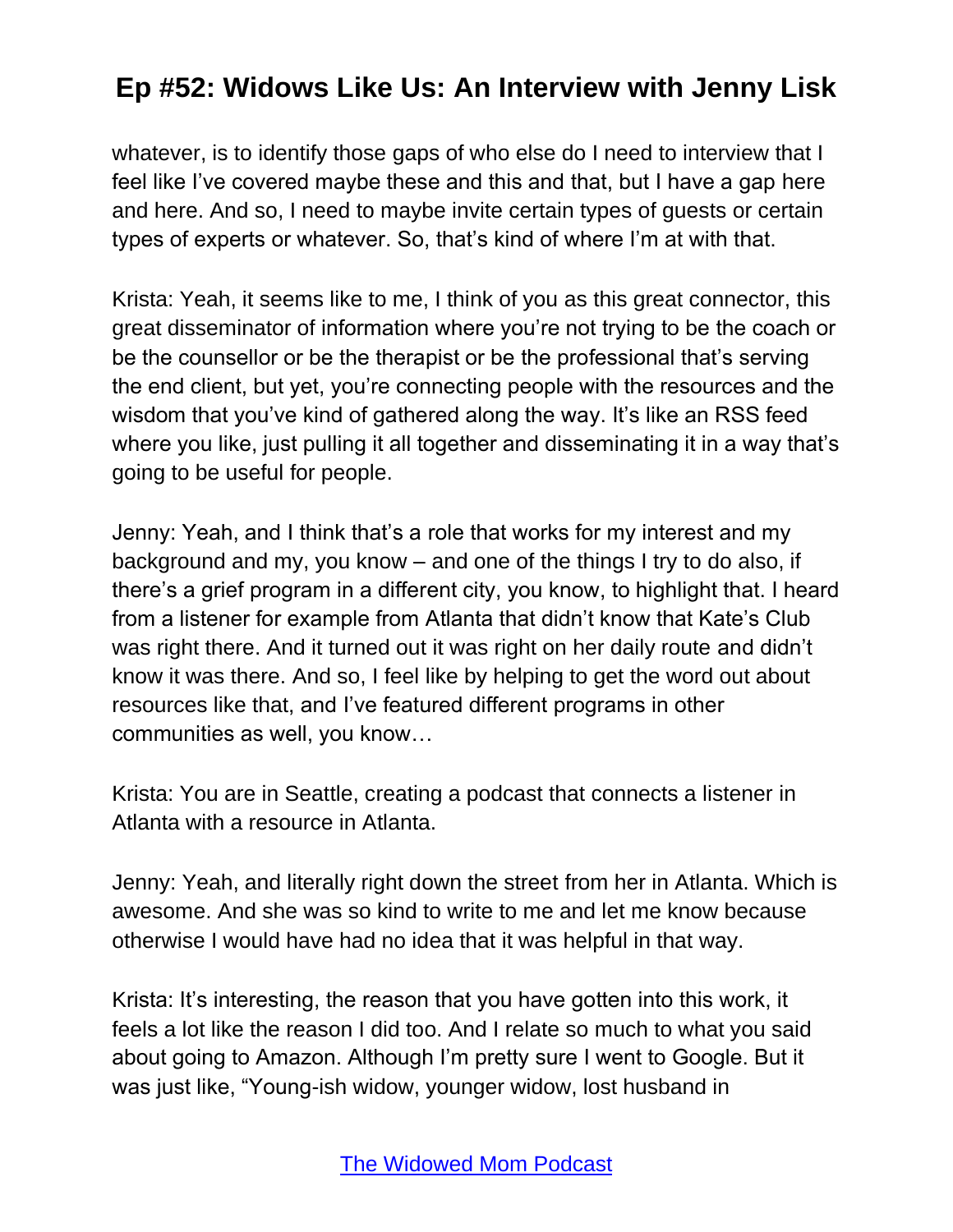accident…" like, I couldn't find anything that felt like it was my age, my situation. I couldn't even relate to the term widow. That didn't feel appropriate. So, just figuring out, how can I create what I wish would have existed?

Jenny: Yeah, I mean, it gives passion and motivation to the project too because this isn't like some abstract, "Oh, I'm working on something that maybe will help some people." This is like, "No, this is an important topic, and I know it's important because I've been through it and I've talked to a lot of other people who have." And so, it kind of gives you that, I don't know, motivation to keep going.

Krista: I'm curious to know, when you kind of look back and you step back and you see 70-plus podcast episodes and countless people that you've met and talked to, what do you think has been the most impactful types of things that you have learned or experienced?

Jenny: Yeah, that's a hard question. How long do we have here because we could…

Krista: I know, we might need to do episode two.

Jenny: One of the things that comes to mind, and it's along that theme of talking with people who lost a parent when they were young, and one of my guests, his name is Austin Shoecraft – I forget the episode number, probably around six, seven, maybe right before you. He lost his dad when he was like 11 and he is part of this organization called The Dinner Party, which is for – I guess it's mostly people in their 20s and 30s who have lost a close – I think most of them have lost a sibling or a parent. I suppose you could be a very young widow as well.

And he knew that I was going to be interviewing him and he asked if he could take any questions to chat with his Dinner Party group, to kind of get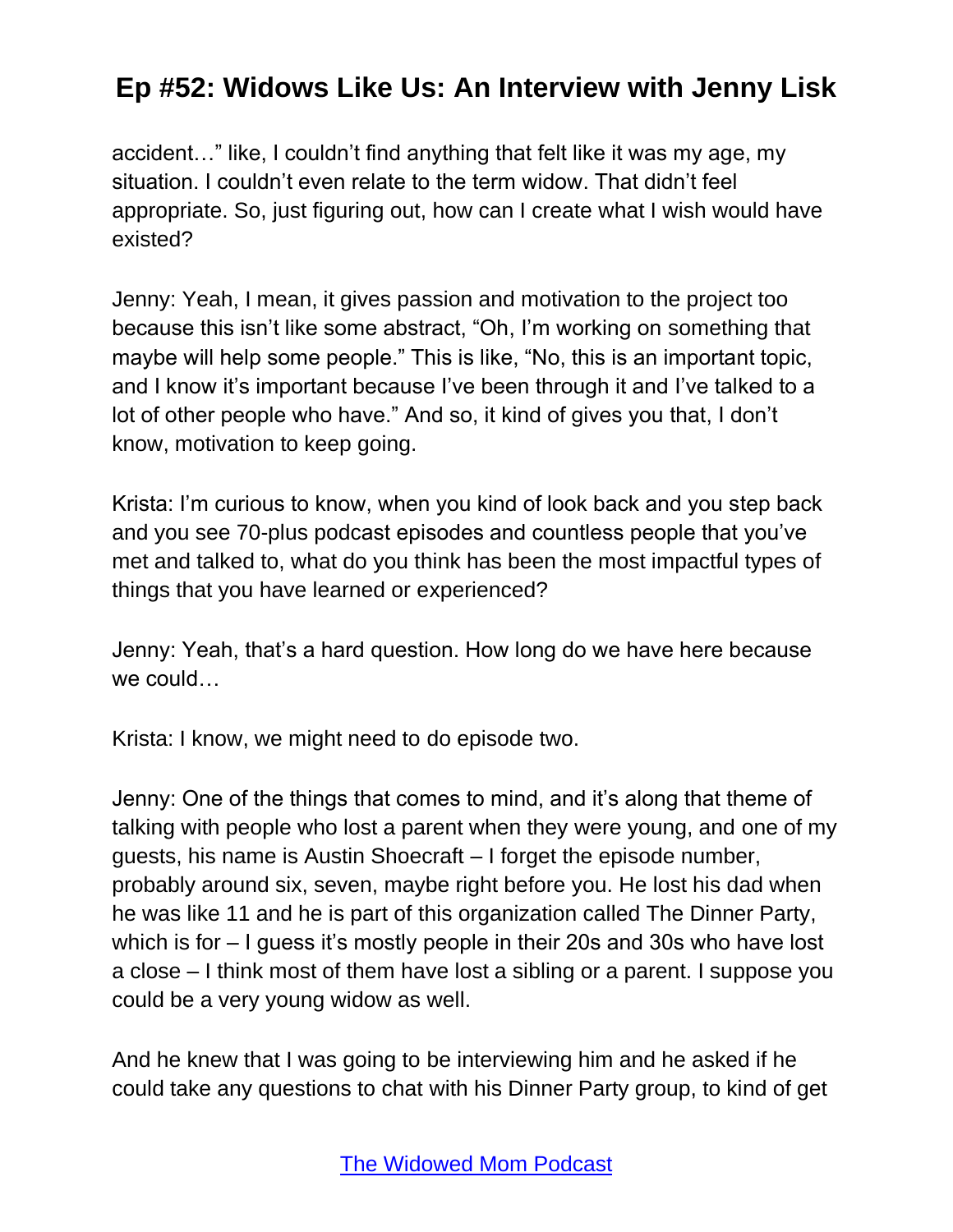some collective input, anonymously, of course. And so, when I interviewed him, he said one of the themes that emerged from their group's discussion at the table that night was the – and all these people were in their mid to late 20s – this idea of how important it was that that surviving parent figured out how to take care of themselves, figure out how their life is going to – you know, they've had this terrible loss. They've lost their partner. The other parent of now this young person.

These 25 and 30-year-olds were saying that in far too many cases, their surviving parent had ended up basically destroyed by this loss and hadn't, for whatever reason, figured out how they were going to continue living. And I don't mean living-living, but you know fully living. And so now, these 25 and 30-year-olds were taking care of their 50 and 60-year-old parents at a time when they were expecting they would be out building their careers and starting their families and whatever they're doing as young adults. And you know, you think that when your parents are 95, you're going to be helping take care of them. But not when they're 55.

Krista: Yeah, not when they're…

Jenny: Yeah, and so, this theme from these young adults, they said, you know, "This is putting me in a bind. I love my parent. I want to help them. I want to take care of them. But I shouldn't be doing this as a 25-year-old." And tracing it back to them not taking care of themselves after the loss of their spouse.

Krista: Yeah, it so lines up with what I see, which is often that we tell ourselves, as the surviving parent, that we need to be focused on the kids. And so, because we think we're supposed to be worrying about their happiness, which P.S. we can't control, it's not up to us. Then we have the best of intentions, but we don't put ourselves first. We don't figure out how to make ourselves happy. And we tell ourselves that should be lower on the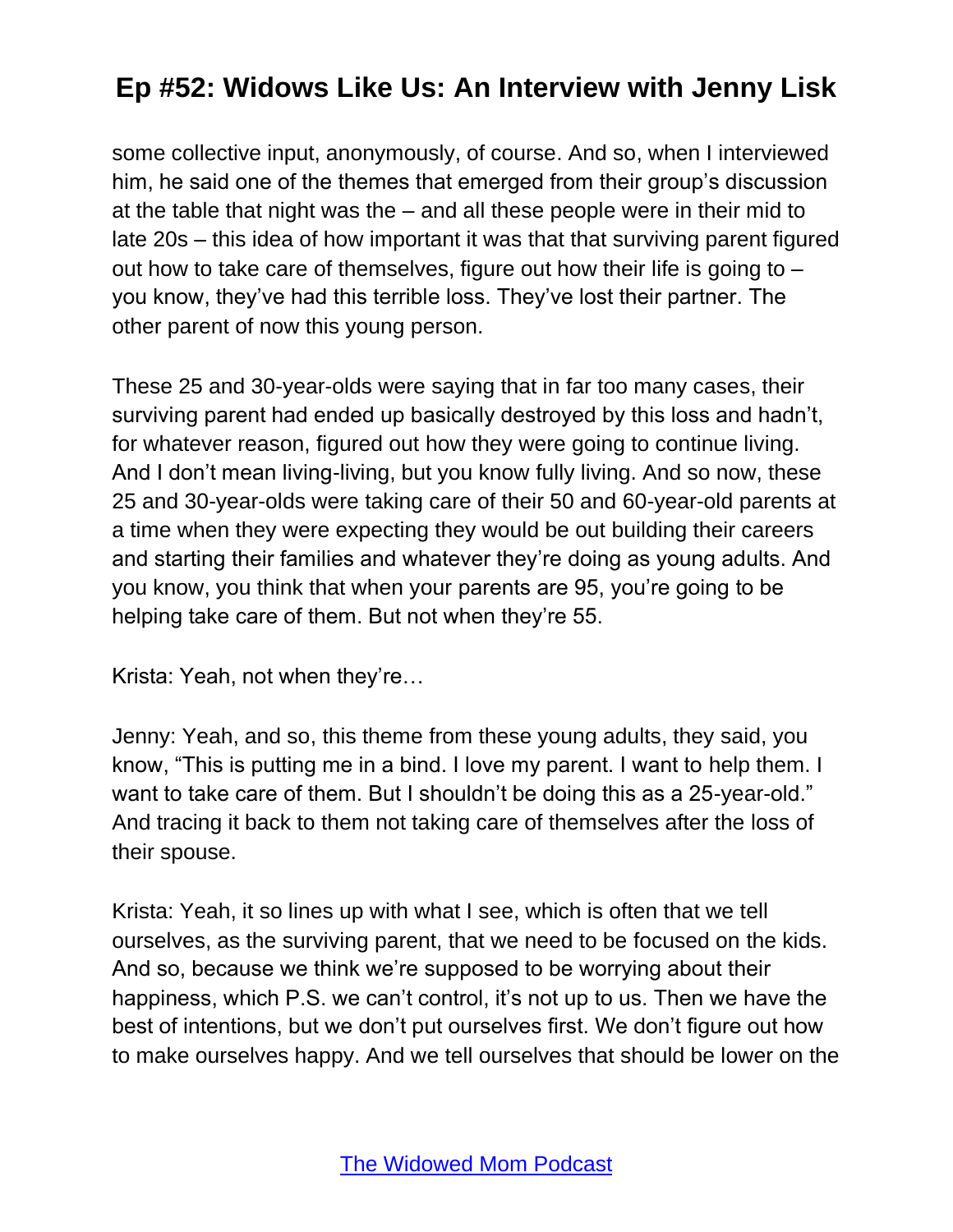priority list and then ultimately, we're less able to help our kids because we aren't helping ourselves. It lines up so much with what I see all the time.

Jenny: Yeah, and I had never thought of this extra wrinkle. Like, I know it's important to take care of me for me. But this added idea that it's also important to take care of me so as not to place an additional burden on my kids down the road.

Krista: Yeah, because the place that we parent from or live from emotionally, when we're meeting our own needs and we're figuring out how to navigate our own grieving and we are figuring out how to create life after whatever has happened, when we figure that out for ourselves, then we can be so much more effective to those that look to us, children or whoever. You can't pour from an empty cup. It's a cliché, but it's kind of accurate.

Jenny: Yeah.

Krista: It's funny, I had a conversation with a woman the other day, exact same thing. She said her college-age daughter had just told her – she was home because of COVID from school – and she said, "I recognize how stuck I was when my college-age daughter," I think she said she was 23, "Said to me, don't worry, mom, I will take care of you." Basically, "When the money is gone, I've got you."

And she was like, "Wow, I have got to figure this out for myself. I cannot have my young adult daughter taking on the responsibility of managing my life." But here she is several years into it and that's what kind of woke her up a little bit. Amazing. So, what do you wish that you had known sooner?

Jenny: That is a really good question. And I think, one of the things that I didn't understand early on was the importance of being honest with kids about difficult topics. And fortunately, I did get some advice early on when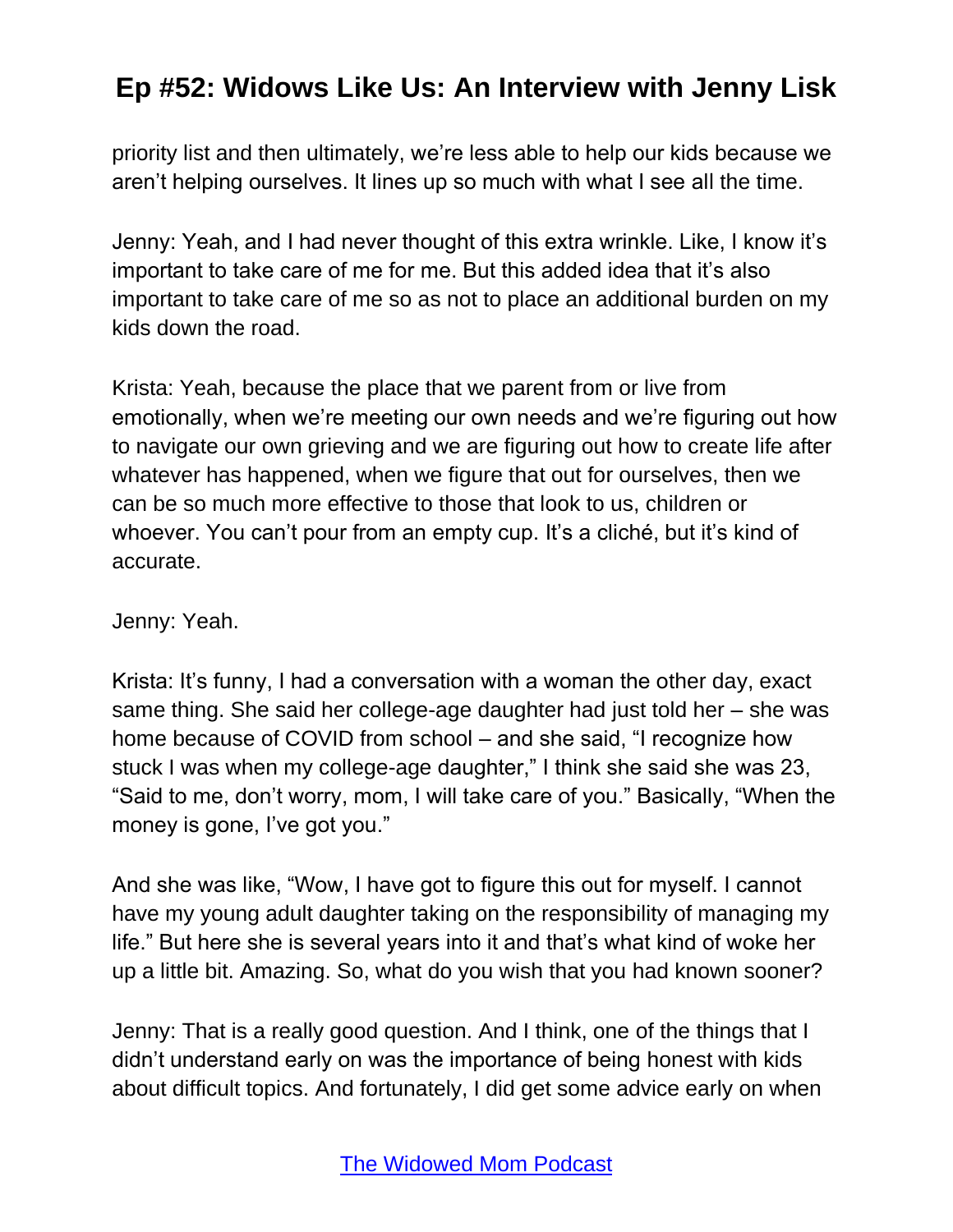my husband was sick. A friend of mine – well, I had a CaringBridge journal where I was keeping everybody up to date. And it ended up being quite a large community of people, which is wonderful because they were very, very supportive, including the school community, at the school where my kids were at.

And so, the biopsy came back and it was cancer and it was officially glioblastoma. It was such a poor prognosis, you know, they basically couldn't fix it. So, the whole school community knew this. And my friend calls me up and says, "When are you going to tell your kids?"

And I was like, "Wow, I don't know. How do I do this?" And it, of course, totally dreading this and maybe I can defer it or maybe, I don't know. And my friend says, "We told our kids tonight at dinner that it was cancer and they asked if he was going to die and we didn't want to lie to them so we told them yes. We didn't know when, but he would."

And so, my friend says, "Your kids need to hear this from you and they need to hear it tonight so they don't go to school tomorrow and hear it from somebody else on the playground." And I was like – and I knew she was right, but still…

Krista: Kind of forced your hand a little bit.

Jenny: Yeah, but it's this question of how do you best – everybody wants to protect their kids. And I think there's a lot of confusion around, like, is it better to, quote unquote, protect them by hiding something from them? Or is it better to protect them by telling them the truth?

And at first, I really didn't know. I didn't have any inherent – I didn't have any experience with this. I had no idea. I wanted somebody to tell me how you do this. And I've come to realize now, through talking to all these different children's grief experts and childhood development experts and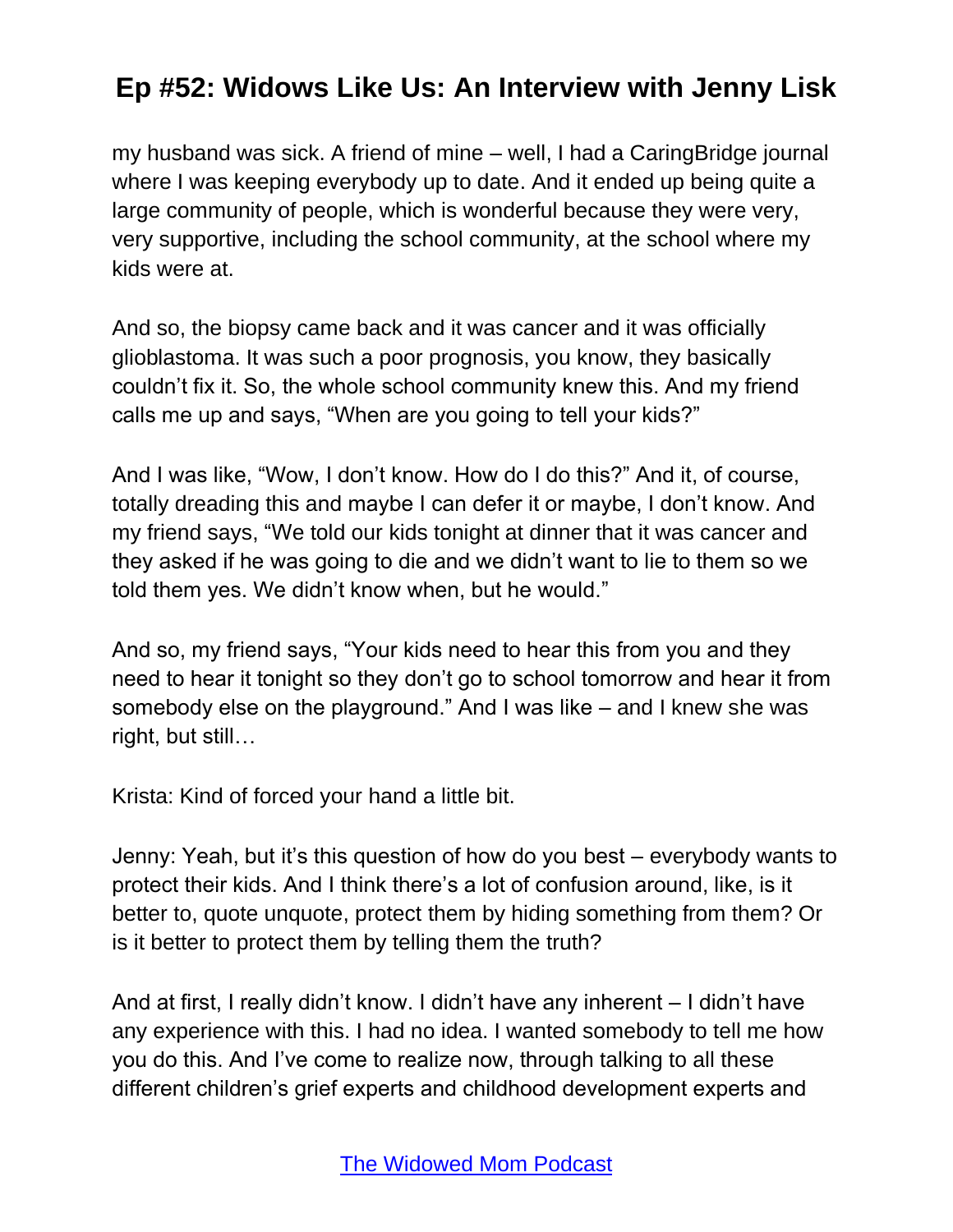various people, that it really is important to be honest with them and it actually causes a bigger problem, that it is so important that the kids be able to trust their surviving parent.

And if that surviving parent hides something from them, at some point, the kids will find out because it can't be kept secret forever. And then you're going to rupture that trust. And that trust and that relationship between the surviving parent and the kid is so important, both for its own sake and as a pattern for future relationships with anybody down the road, whether it's friends or partners or anybody.

And I heard from a friend recently, she said that – I had put something on Facebook about being honest with kids and she said, "This is such an important message." Somebody in her neighborhood, the dad had died and the mom told the kids that it was a heart attack, but it was a suicide.

And word got out in the community, like the official line is it's a heart attack. The kids don't know. But all the other adults in the neighborhood and whatever, the adults knew the truth. And so, my friend was one of the neighbors, not part of the family. But she's like, it is so hard to have the burden of having to lie to these kids.

So, eventually, it will come up. And this person I interviewed recently, she said it so well. Her name is Elke Thompson and she's amazing. And she's in Scotland. I don't know if you had a chance to listen to that interview, but oh my gosh, I loved her.

Krista: She's the author?

Jenny: Yes, she wrote two children's books. And she gave a TEDx Talk which I watched and in the TEDx talk she says it so well. She says she doesn't think that she's protecting her kids by hiding hard things from them. That she's protecting her kids by equipping them with the skills to become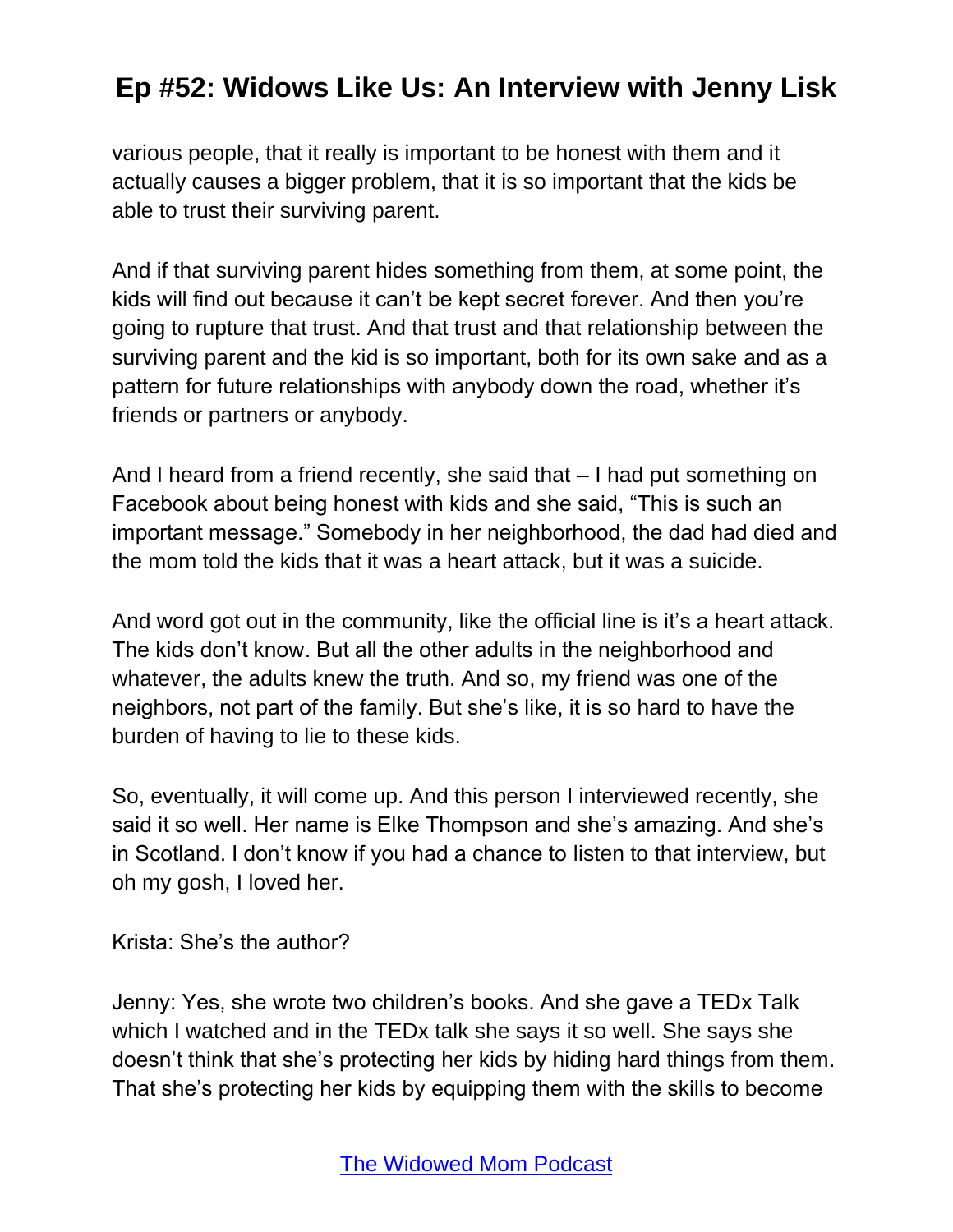emotionally mature, emotionally resilient adults who can handle hard things. And I just thought that was so amazing because I, you know…

Krista: It's everything, Jenny. It's everything. We hide. We don't want our kids to experience negative emotion because we weren't taught that negative emotions aren't problems. They aren't problems. Emotions aren't. And if we ever want our kids to be resilient, we have to give them opportunities to actually experience life and not just constantly try to shelter them from the things that make them stronger, the things that make them better-equipped to be adults in the world.

Jenny: Exactly, and hiding these hard things from them is not going to make them equipped to be adults in the world. It's going to then hamper them in some way down the road. So now, this is very, very consistent with everything I've heard on all the latest thinking on children and grief and difficult topics.

I don't think this is always the way it's been. And it's not maybe what people know from whatever experiences they might have had as a child or if we go back 20, 30, and 40 years, I don't think people would have been advocating this. So, I think there's a lot of older idea still around out there about the best ways to do this.

Krista: And I think we see it too. If you look at just parenting styles in general, not even grief-related, but this whole concept of helicopter parenting or lawnmower parenting, where we go in front of our kids and we try and blaze this trail and remove all of the obstacles because we think that that's helping our children. But what it's really doing is depriving them of opportunities to become resilient, to develop the skills that they need to then later go out and face what is real in the world. But it comes from good intention.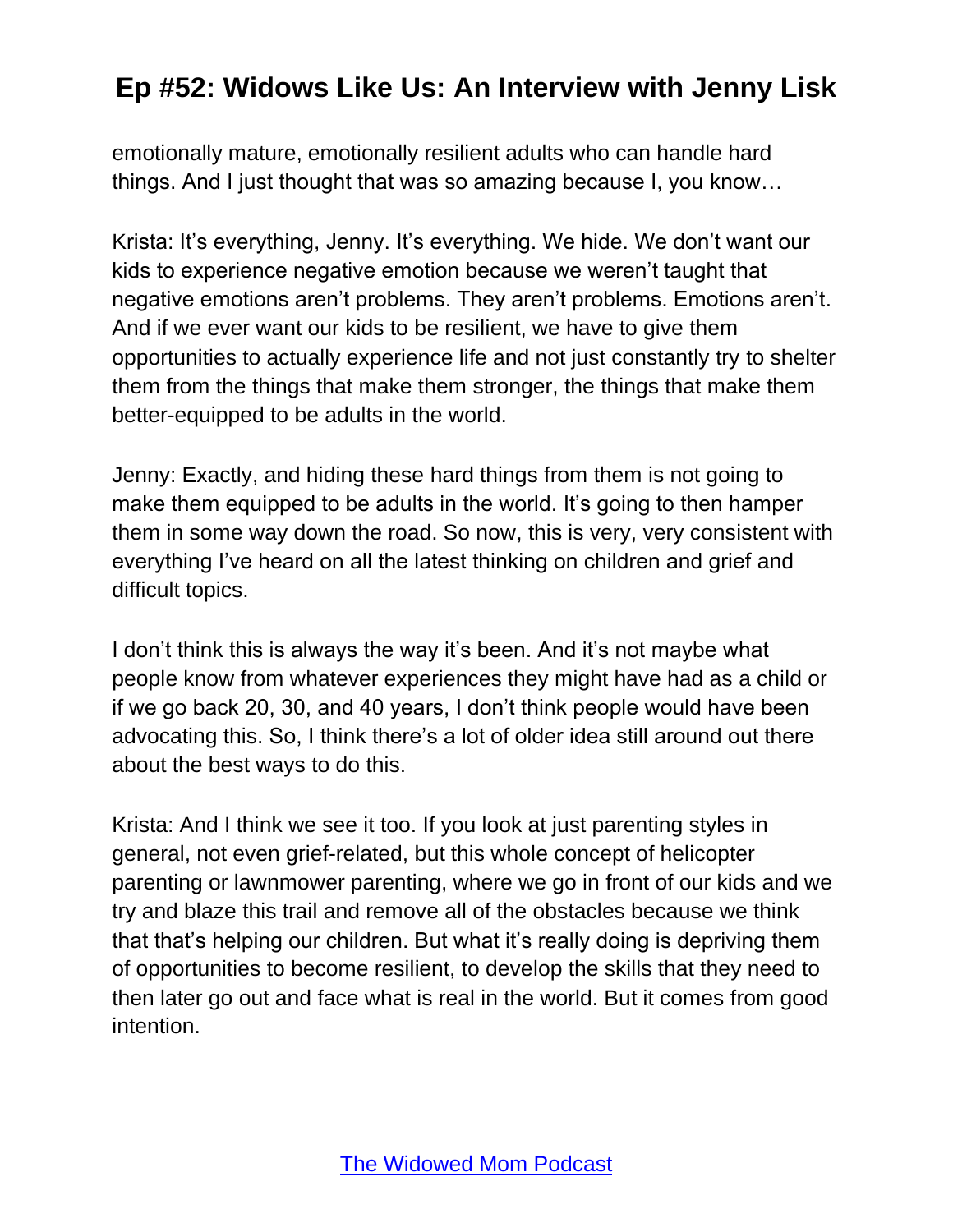Jenny: It does. It does and that's the thing. It's a matter of – I really felt like I don't know. When my friend says, "When are you going to tell your kids?" I don't know. I don't know what's the right thing. Is it right to tell them? Is it right not to tell them? Is it right to tell them maybe they can fix it? Is it right to – I don't know. Will somebody please tell me?

Krista: Yeah, so many times, I think, we get ourselves hung up asking that question as though there is a right that exists objectively outside of us. We hold ourselves back from taking action because we're so concerned that we're going to get it wrong, but really, the only thing that ever even makes something wrong is that we choose to believe that it is. And that's always a choice that we can make.

We can always look back on any decision we've ever mad and say, "You know what? I made the best decision for me at the time. I did the best I could with what I knew. It is the decision I made, therefore it was the right decision for me." And still learn from it and apply the lesson going forward, but not get ourselves so wrapped up and so frozen sometimes because we're so worried that we're going to do it wrong.

Jenny: Well, and maybe not beating yourself up if some decision from the past, now maybe you know more and you wish you did it differently, but you can't beat yourself up because you were doing the best you had with the information you had at the time.

Krista: Yes, I don't think there's any possible way to go through lie, but especially loss, without getting it, quote unquote, wrong. We're all going to stick out foot in our mouths. We're all going to say the thing we wish we hadn't said. We're all going to do the thing we wish, with hindsight, that we hadn't done. But can we just be a little more compassionate towards ourselves after it's happened and know that we were doing the best job we could do with what we knew? And sometimes, that means we're not rock star parents.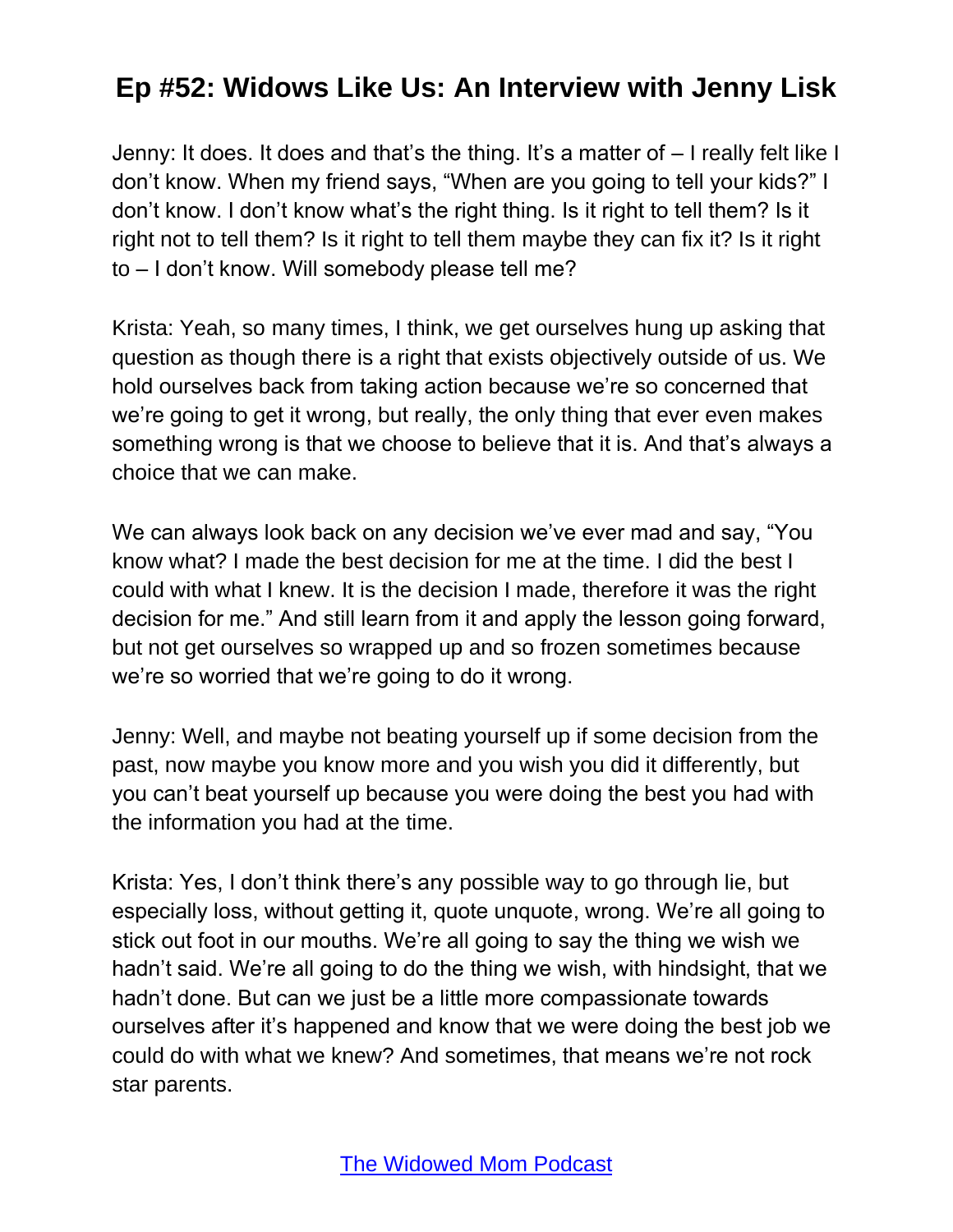Jenny: Well, and you can always go back to your kid and say, "Look, I've been thinking a lot about how this went and, you know, I wish I had done this differently and here's now," you know, let's say you tell the kid it's a heart attack when it was really a suicide and later you find out that you've got to fix that. You can't let them keep thinking it's a heart attack.

You know, it's always better to go back and say, "Look, I didn't know how to handle this. I was trying to protect you and I thought I was handling this the right way and now I know that really I need to be honest with you, and so let me…" I heard an example recently where some kid came into a grief program, you know, a new participant, and the person says to the kid, "Oh how did your parent die?" And the kid says, "well my dad died of suicide, but don't tell my mom, she thinks it's a heart attack."

Krista: Oh…

Jenny: I know. And yeah, so…

Krista: What I'm curious to know, what has surprised you that you've learned that maybe you didn't expect to learn in all of these interviews that you've done, or just in life experience, maybe, since your husband died that's been surprising?

Jenny: Well one thing that I didn't know that's a little surprising is that it's okay not to have all the answers. Because you're used to – as a parent, you're kind of conditioned, if your kid says, "Why can't I have dessert before dinner?" you have to give them an answer. "Why do I have to go to bed now?" you have an answer. "Why do I have to wear my seatbelt," or whatever? You have answers for those things.

And when you start to deal with death and loss and cancer and all these difficult topics, it's like, there's going to be a bunch of questions you don't have the answer to. And some of them are because the doctors don't know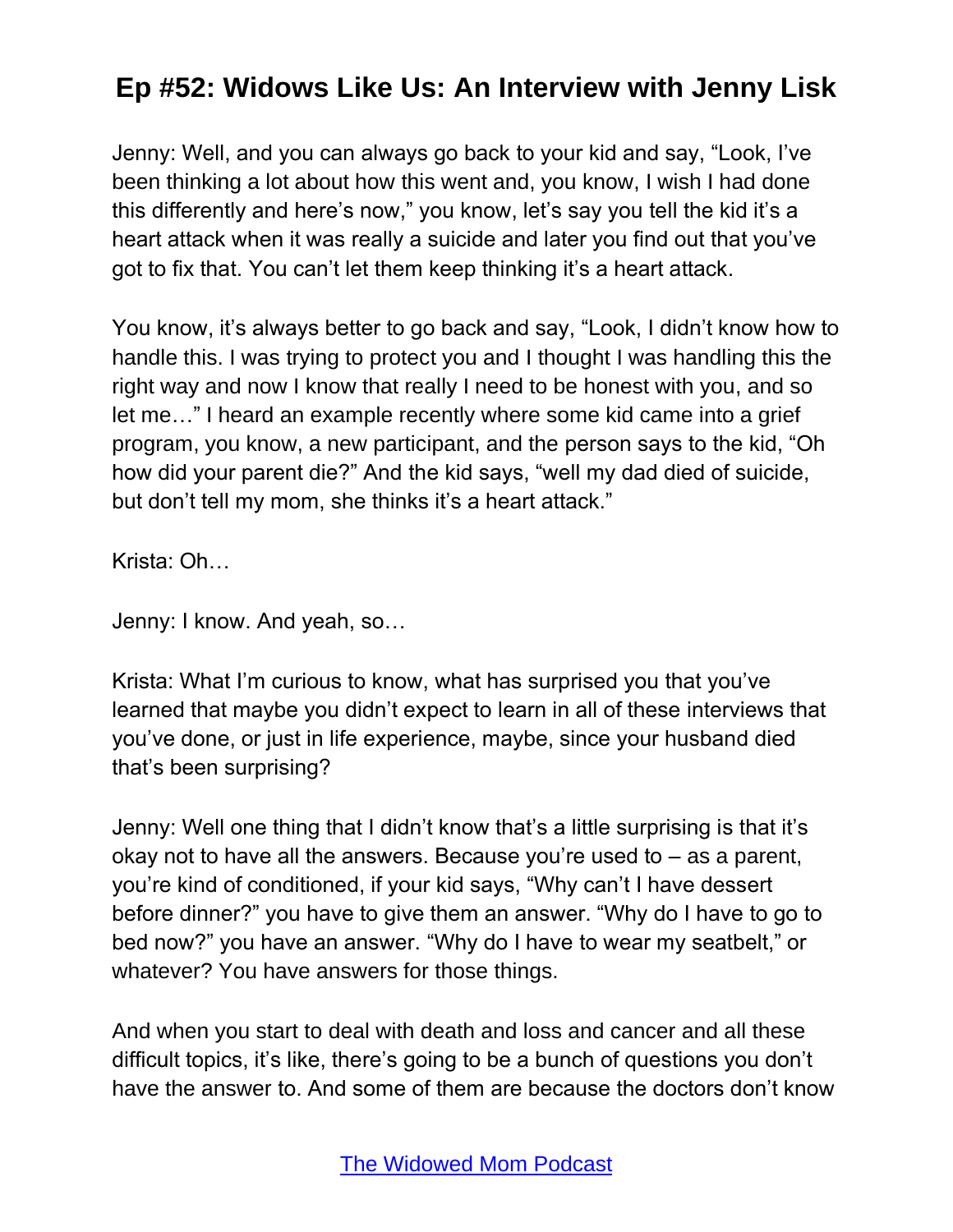yet. But it's okay to say, "I don't know. Here's what I do know. We're going to the doctor next week and I will update you as soon as I have more information," that kind of thing. Some of them may be hard questions but you can go research the answer together.

The kid asks some question about cancer or cremation or whatever they're thinking about, and those things do have answers. If your kid really wants to know how cremation works, you can go together and get an answer to that question. Some of them don't have answers, like, "Why did dad have to die?" Or, "Why did I have to lose my dad when I was 10?" or eight, or six, or whatever.

And the idea that you don't have to – well, you can't have an answer, so you don't have to pretend to try to have an answer. And that the real thing to do is to connect with the kid around that emotion. "I don't know why dad had to die, and you're right, it's not fair, and you're right, it sucks. And you're right, you feel sad, that's totally understandable." And validating those emotions. That is the task in that moment is validating the emotion as opposed to, "I need an answer," or, "I need to put some silver lining twist on it like, but it's going to be okay because X, Y, Z, something else…"

Krista: Yeah, so even – so, what I think I hear you saying is not only are negative emotions not problems we have to fix with answers. We don't have to try to take our kids' sadness away with some sort of silver lining thought. But even uncertainty is not an emotion that we need to fix. We can make space to just not know.

Jenny: Yeah, because there are some things you're just not going to be able to – why did my dad have to be the one that got brain cancer? Don't know… But let's talk about what that experience is like for you. Let's talk about how you're feeling about that. Let's talk about anything around that's a connection topic around that, as opposed to the actual question because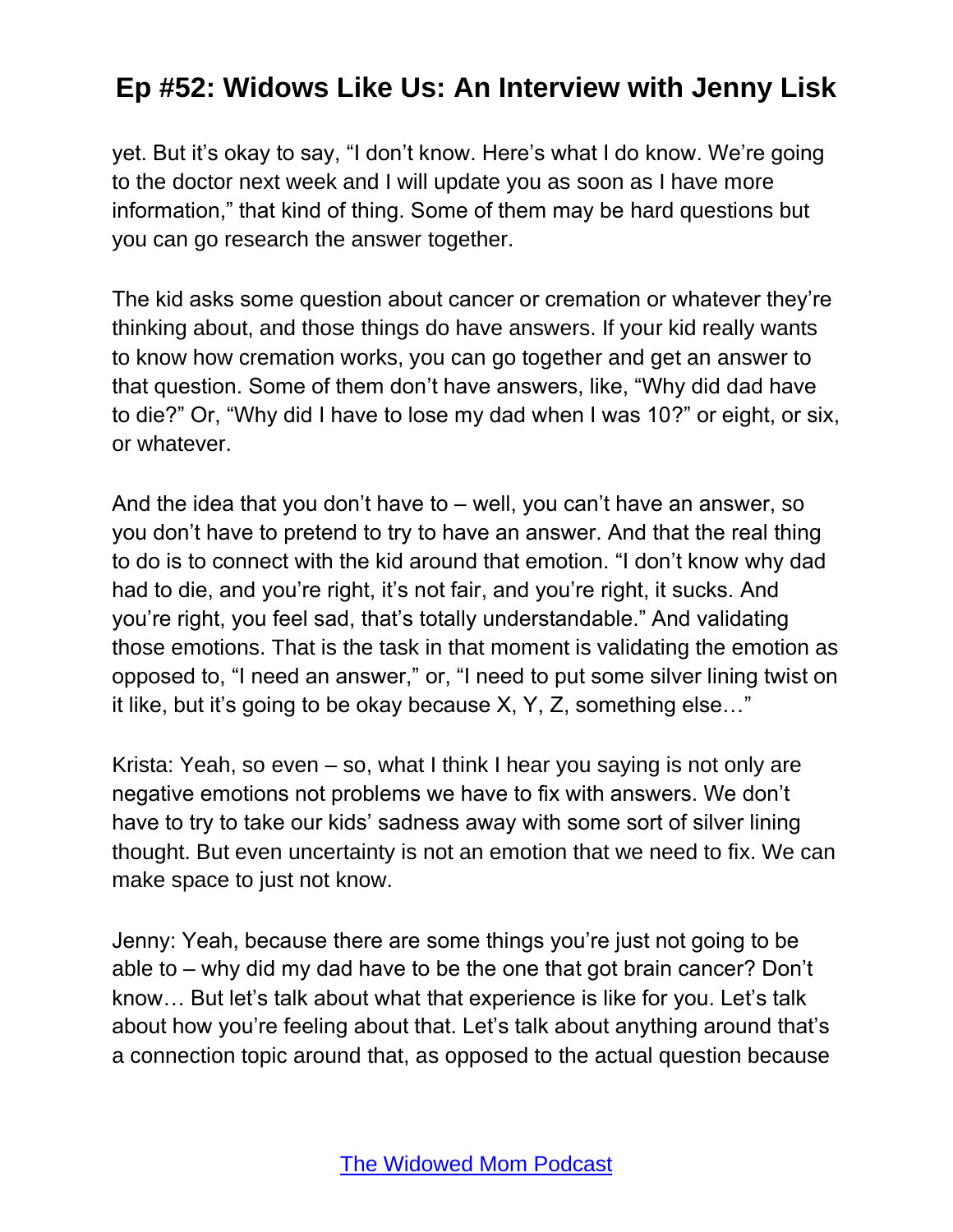you can't answer that one. But some of them, you can. How does glioblastoma work? Well, I don't know…

Krista: but why did this have to happen to us? You couldn't answer that one. Yeah. And really even, I think it's an interesting thing that we're all grappling with, with the COVID-19 stuff that's happening right now is because we aren't really very well-versed in allowing for uncertainty to exist as a part of our life experience, that now that we're having a lot more questions that can't be answered and a lot more of what we would consider to be normal being challenged, it's really challenging for people because we aren't used to just being okay with uncertainty. And it's actually kind of a useful skill to have.

I wonder too – so, I'm always thinking about things that kind of frustrate me, like what do I want to teach and how do I want to help people and what are the patterns that I'm seeing. So, one of the things that literally just makes me want to, makes my skin crawl, is when I hear the term new normal misused. And what I mean by that is when people use it in a way that gives them hope and inspiration and they feel like, "Okay, I can't go back to the normal that I had, but I can create a new normal and I can feel good about that new normal."

But so often I hear people say – they say it with kind of this sense of resignation, like, "I better just get used to my new normal," as though they can't love life again. So, I wonder if you see patterns like that, what is it that you see that kind of gets under your skin that you have noticed or you find frustrating about maybe the information that's out there or…

Jenny: Well, thoughts about the resiliency of kids. And it's interesting, I tried to ask a lot of my guests about – because it's kind of a conventional wisdom. Kids are resilient. I'm doing air quotes here…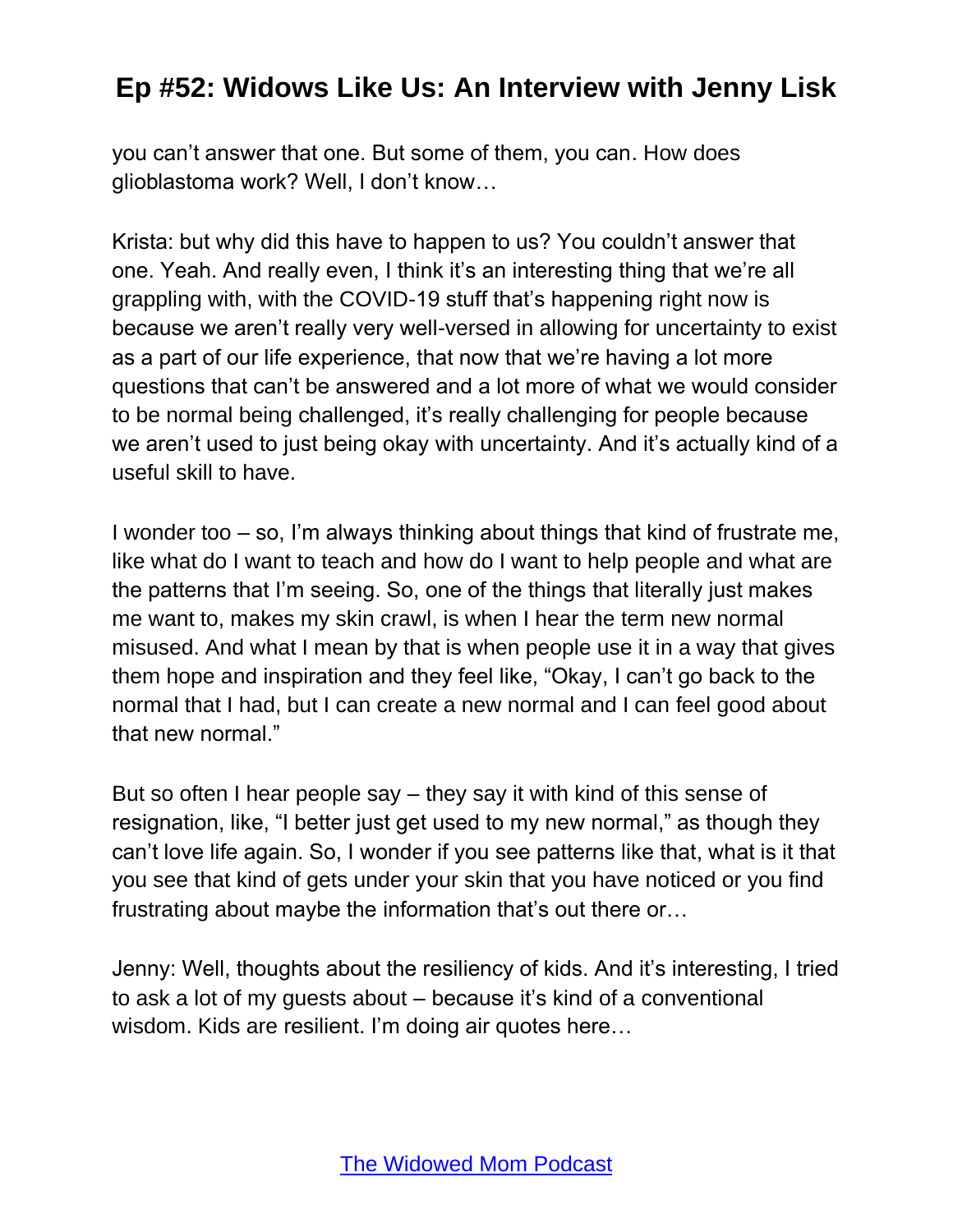Krista: We both do a lot of air quotes, Jenny. I'm, like, fist pumping, you're typing and…

Jenny: Which we have to then verbalize out loud for the listeners since they're not seeing us, yeah. You know, this is a really tricky one. And some people will say, "Of course kids are resilient." And some people will say, "No they're not."

I think that – well, Lane Hendricks at Kate's Club had a really good analogy. I love this analogy. She said that some people like to think that kids are like those super-balls, the bouncy balls that they just bounce right back. But her analogy was they're more like a basketball. Basketballs bounce pretty well, but they do need some help. And this idea that, you know, many kids are going to need some kind of support, whether it's from you, the parent, whether it's some kind of a grief program group where they can connect with other kids that have similar experiences, whether it's more. Maybe it's therapy. Maybe it's, depending on their particular situation. But just not to assume.

I think a lot of people assume. They're young. They'll forget. They're young. They never knew their parent, so it's no big deal. Or something that kind of dismisses the fact that they might – and I'm not saying to assume that your kid is going to have big problems. But I think it's really worth trying to consider. And it can be different for different kids in the same family too. Like, which if your kids maybe needs more support. Which of your kids maybe can go to Camp Erin once and be like, "That was awesome. You know what, I'm feeling pretty good about integrating the loss. And yes, things are still hard but I'm kind of moving forward here."

There's actually a person I'd like to interview who's doing research about traumatic grief and that there's some percentage – and I think she calls it a not-insignificant minority. There wasn't a number on it. But there's a big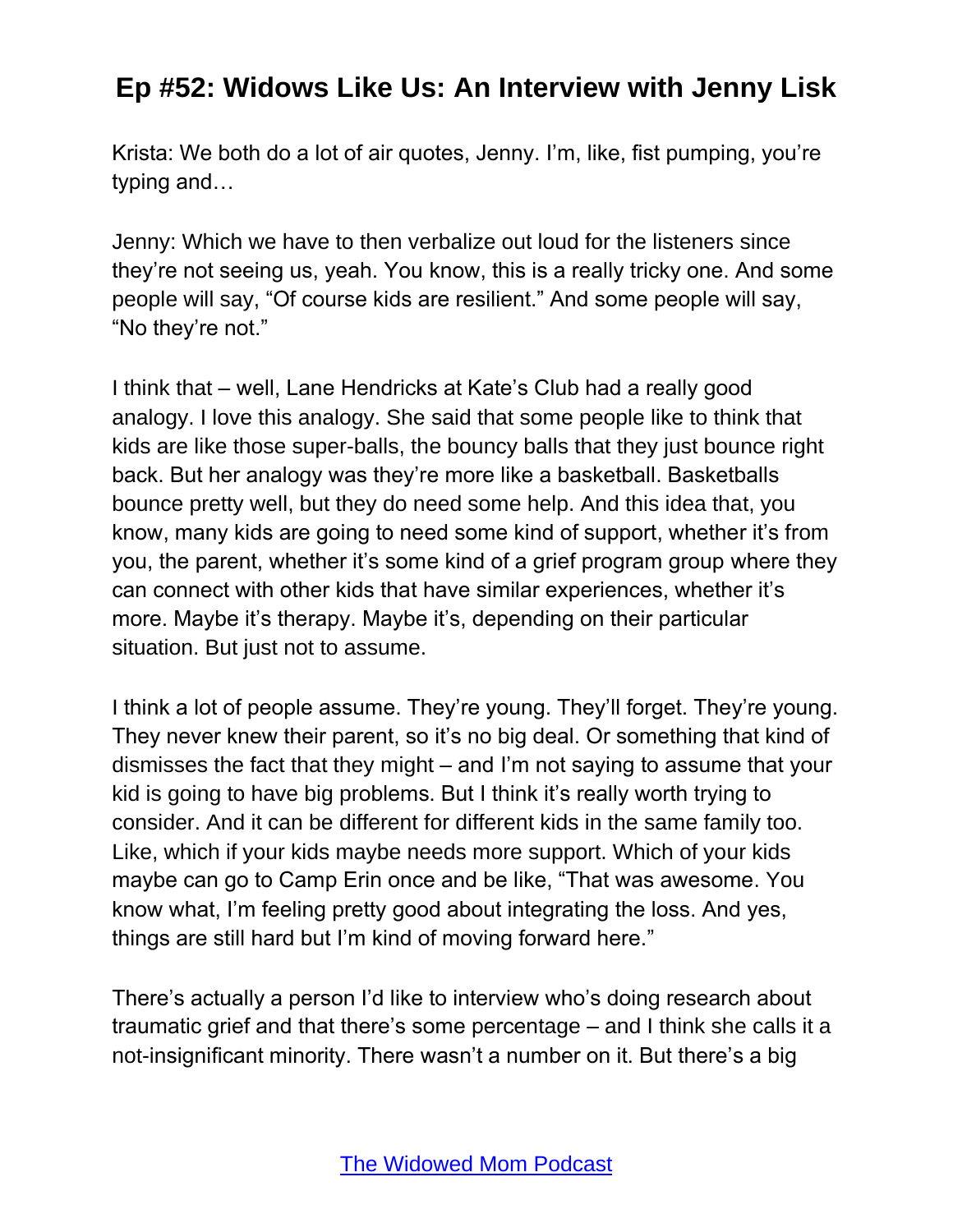enough chunk of kids who are really going to struggle without more support.

Many kids will do just fine with some support, but there are a bunch that will need more support. And so, trying to somehow – and not that there's easy answers, and I'm trying to learn more about this – trying to figure out, is your kid one of the ones that needs more support or less support, and not make assumptions about what they are or are not going to need.

Krista: Yeah, okay, so it's individual to the child and we kind of want to find the balance where we're not treating them with kid gloves, which is ironic, that phrase, as it relates to this. we aren't withholding information. We're being honest. We aren't trying to shelter them from the realities of anything, but we also aren't assuming that they're so resilient that we can just walk away and not provide the support that maybe they do need or would benefit from, which would be different for every kid.

Jenny: Yeah, and the other really interesting thing – because, when you hear traumatic grief, it's most likely that somebody's going to have traumatic grief, whether they're an adult or a child, after something like a homicide or a suicide. They're more likely to have traumatic grief. But if you exclude those and you look at other types of death, that adults are more likely to have traumatic grief after a sudden surprise death; an accident, a surprise cardiac incident, something that catches them unaware. A kid is more likely to have traumatic grief after a prolonged illness.

Krista: That's fascinating.

Jenny: Yeah, I thought that was really, really interesting. And there's probably some different aspects to it. One is that kids don't apparently get the concept of anticipatory grief. They may not necessarily even know; they don't understand that because this person has cancer or because this and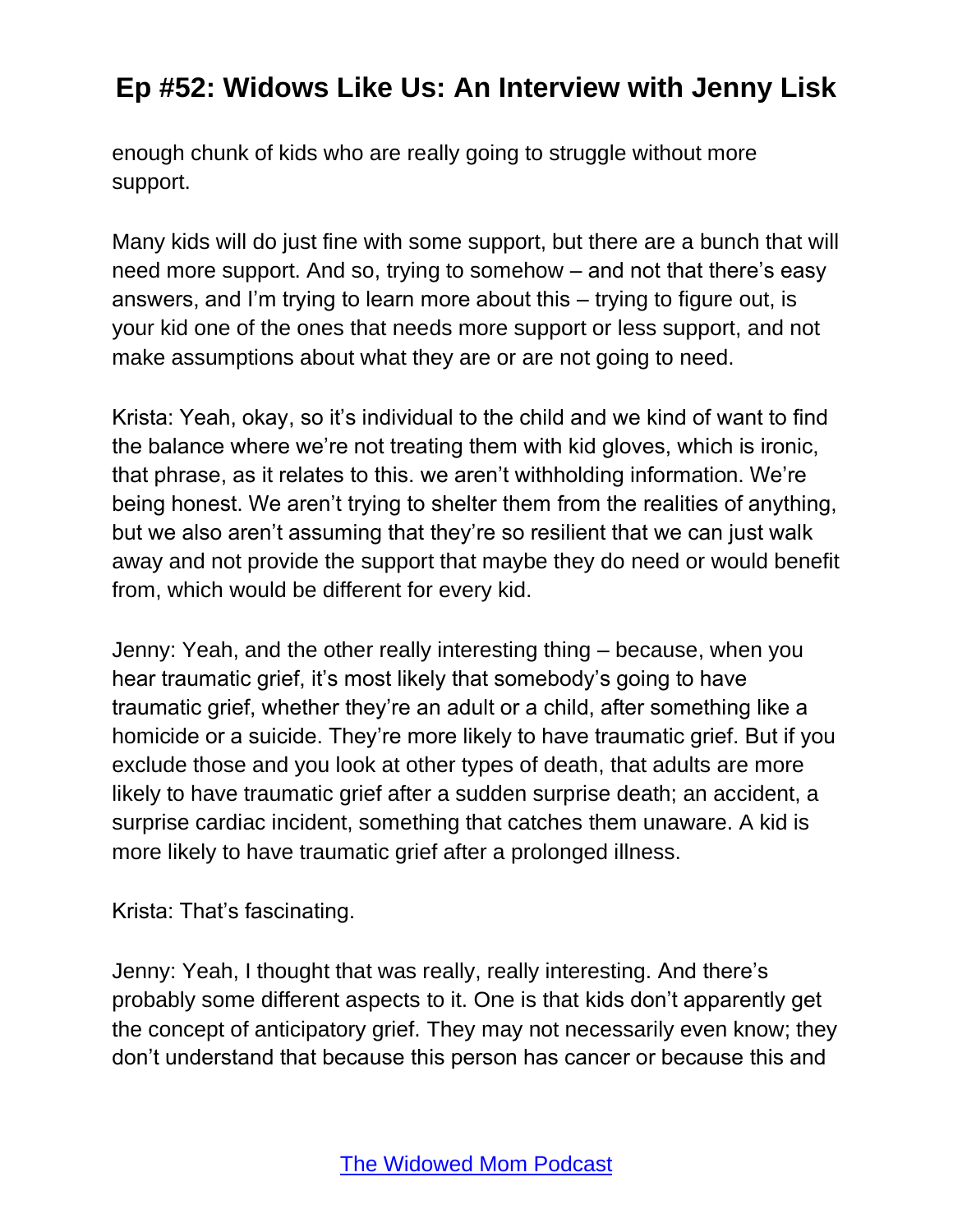this are happening that my parent's going to die in six or 12 or three years or whatever.

But also that, if you look at my kids, my husband was sick for eight months. So, eight months is a lot of disruption in the life of an eight-year-old. The percentage of their life, it's a lot of disruption. And many times, the family's life is completely turned over when you have maybe family members or friends watching the kids for extended periods of time.

Maybe the parent with the cancer or the illness and the other parent are going together to some other city for long periods for treatments or trials or something, leaving the kids in the care of loving people and they're cared for in terms of life. But it's deeply upsetting and traumatic and a disruption to life as they knew it. And so, all that kind of, you know, upheaval around that ends up, in the case of children, making a prolonged illness like that end up being more traumatic in their life.

Krista: Yeah, I think what that speaks to too is we want to be careful when we use the term trauma. Because what's traumatic to one person isn't necessarily traumatic to another. And so, I think sometimes, it's easy for us to make associations of things that we might find traumatic and then just to assume that other people would have those same responses to those same circumstances. But it isn't true.

Some things can be really traumatic to an adult that aren't traumatic to another because of how we interpret what's happened. And so, it makes a lot of sense to me what you're saying, that yeah, for a child, because trauma isn't universal it is determined by our response to whatever it is that's happened, that they would have such a different experience. It makes a lot of sense.

Jenny: Yeah, and I think it's just important to understand kind of the different possibilities and the different scenarios and the different options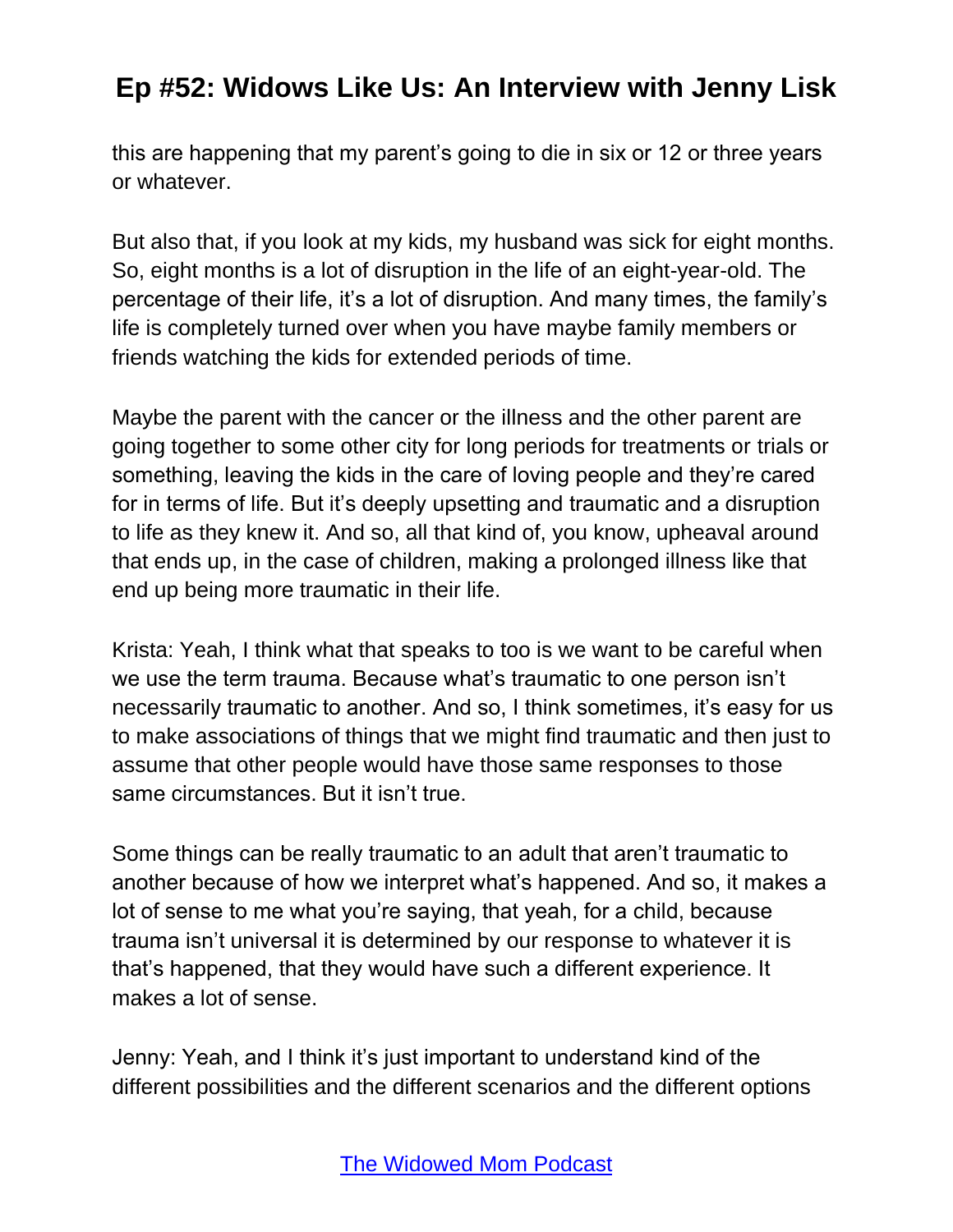and what the issues might be so then you can think about your own family, your own self, your own kids, and like, "Okay, if I have more awareness of all these different things, what is happening with my kid and myself and my other kid and my other kid."

Krista: Right, because none of it is formulaic.

Jenny: Exactly.

Krista: It's like, I'm imagining your book. It's going to be a handbook, but it's not like somebody can just go sequentially through your handbook and, like, poof, success. It's really just, it's got to be guidelines. It's got to possibilities. It's got to be trends.

Jenny: Which is why I'm having such a hard time figuring out the structure and the outline because, if I could go, A, B, C, D, E, F, G, if you do these things then wash your hands, you're done. Your kids are going to be like, "Everything's good now…" And yet, it's not like it's just a complete, like, throw your hands up in the air, there's nothing to do so just cross your fingers and hope everything works out.

And so, figuring out, well, what is that? What are those guidelines or guideposts or yardsticks or considerations? Yeah, but what do I need to put on the radar screen? What should people be thinking about for short-term, long-term, medium-term? And then not to mention like, if your kid is a baby or a medium sized child or a teenager, the issues or whatever are going to be different.

Not that one is going to be better, worse, hard, or easy or whatever, it's just you're maybe going to expect different things. And something that's going to be challenging for one age of kid is going to be no big deal for the other age of kid, but for that kid, something else is going to be harder.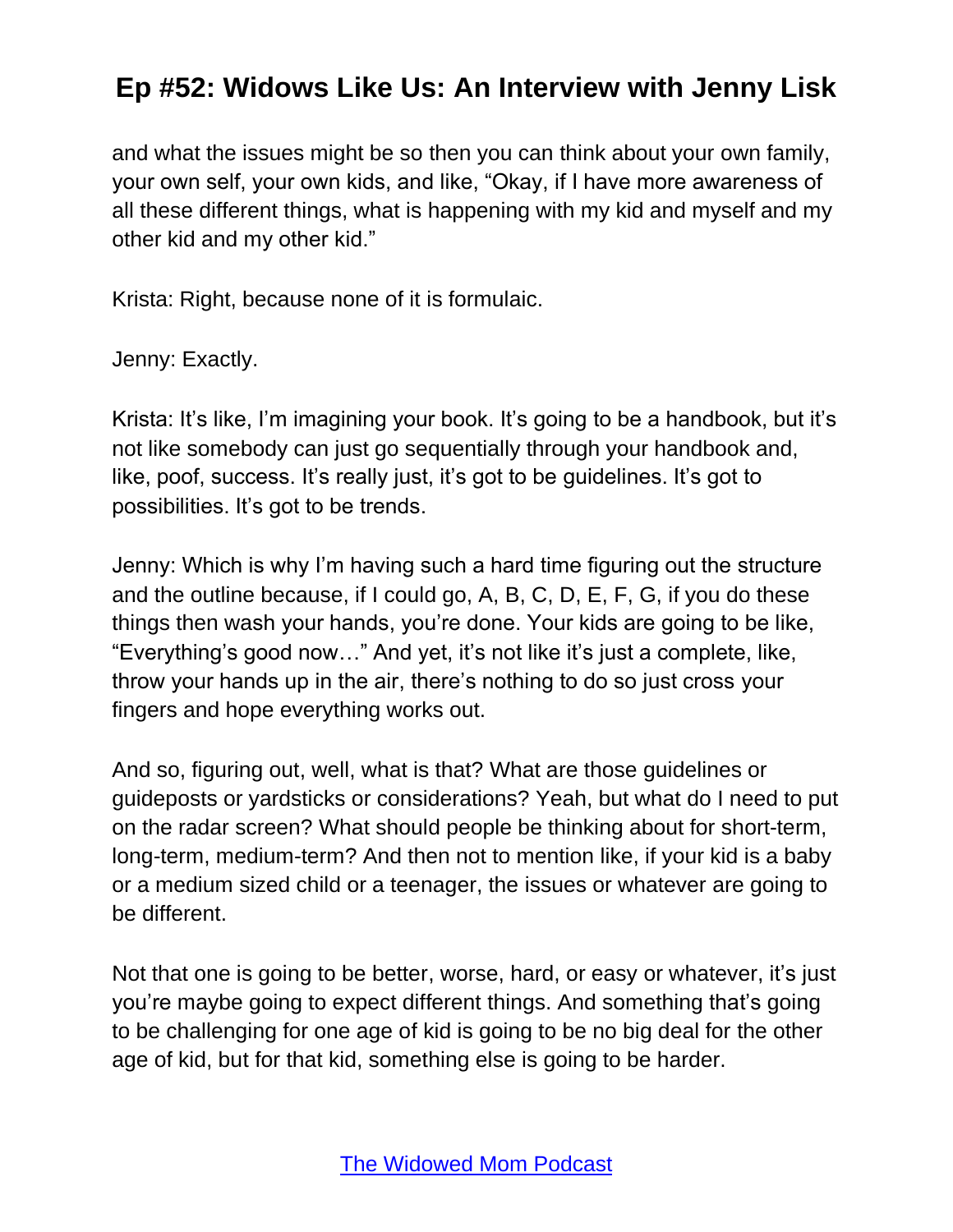Krista: Are you going to be addressing adult children in your book? Or do you have in mind it's like, 18 and under?

Jenny: Through college age.

Krista: Through college age, okay. Because so many of my clients have grown children. I think people hear Widowed Mom Podcast and they just sometimes assume that it's always kids that live under the same roof with you. But there's a lot of unique facets to relationships with adult children. Their thoughts about mom dating again and what dad would have wanted and sometimes the dynamics can change in terms of how the children treat the mom now that dad has gone. And so there's some interesting things.

Jenny: Originally, I was going to do up to 18 or up to high school and I realized - I mean, even for the podcast scope. But then I realized no, that college age group is still - they might be living away at college but they're still very much, still in the family orbit. And so I expanded it to include that, but I got to draw the line somewhere.

Krista: Well, we'll just give it a decade and then when your children…

Jenny: And then I'll add volume 10 will be like, now your kid is 30.

Krista: Will be the next volume as they age.

Jenny: Maybe it will be, yeah. I don't know.

Krista: Parenting for grandparents.

Jenny: I'll never get the magnum opus out if I have to.

Krista: I know, I know. Let's see, what else do I want to know? There's so many things. So here's the thing that I'm interested in that I would love your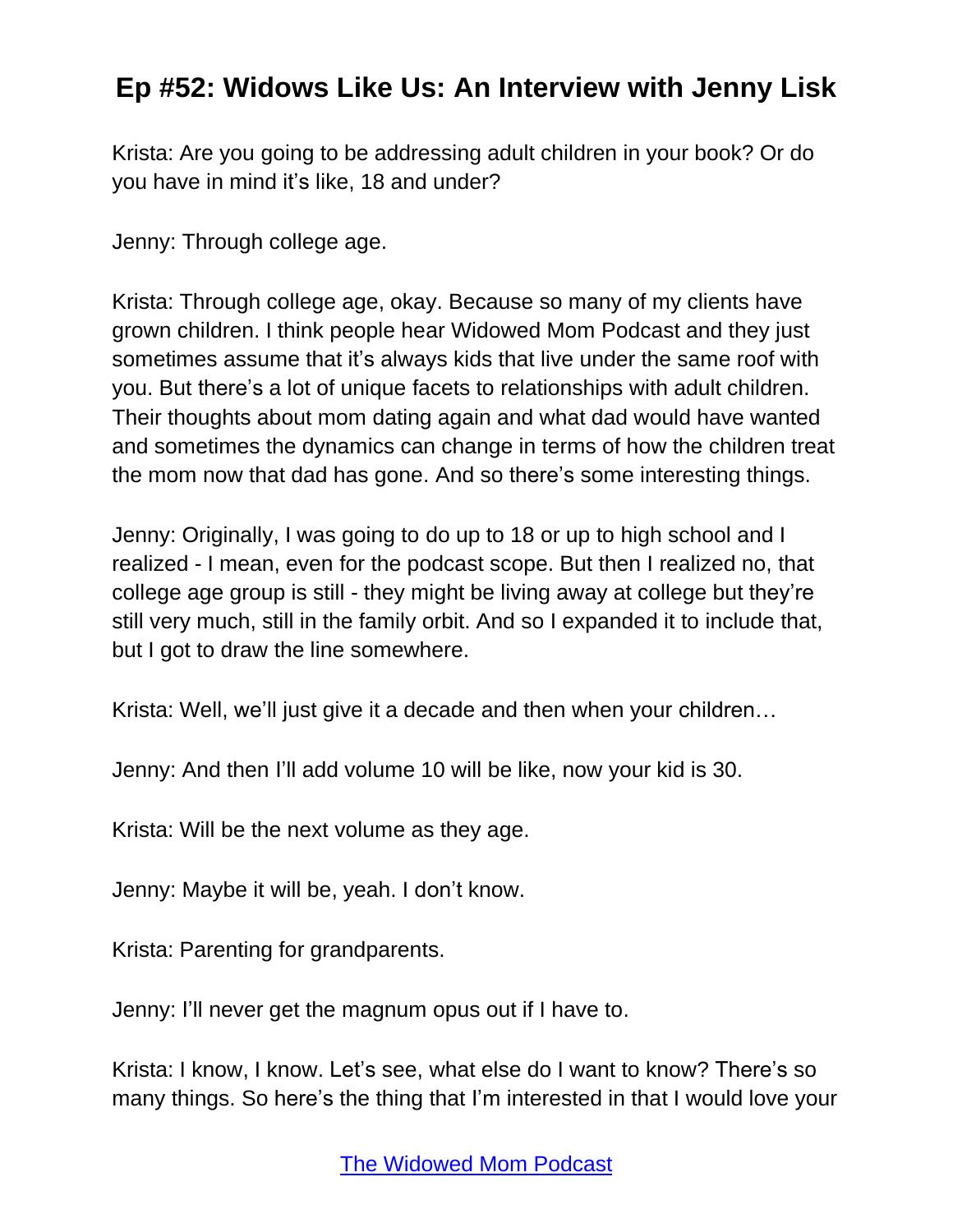perspective on. So you know that I am fascinated by the concept of posttraumatic growth and really what I want for my listeners is for them to be able to know that they can still absolutely love life.

Not because they have to or should, but they can use the loss as a way to propel themselves to the next chapter of life that they love, to reconsider what's important to them and to become more resilient and that just because the world came crashing down doesn't mean we can't rebuild the building and we can't rebuild it in even more magnificent fashion.

So I'm wondering what your thoughts are in terms of your life experience. What has changed for you in terms of your resilience and your perspective and the way that you find meaning in life?

Jenny: Yeah, that's a great question. And you know, I was telling someone recently, sometimes I think of it this way. My husband got half of a life, give or take. He was 44. So maybe that's half a life. Who knows? And I feel like if I kind of live the rest of my life - is this a G-rated show?

Krista: We can put an explicit if we need to.

Jenny: Well, if I live half-ass for the rest of my life, that would be kind of like, doubly tragic. It's already tragic that he got half of a life. I can't change that now. I don't have a magic wand. I can't erase what happened in May of 2015 when he started to show the signs of that cancer and what happened in January of 2016 when he died. Can't magic wand that away.

I can control what I do for the next 50 years. I hope it's 50. Actually, I'm shooting for 105 so I think that's 57. I don't know. I'll have to get the calculator out. And the other thing I read somewhere recently, if my life was the exact same five years from now as it is now, or actually, let me not say right now. Let me say - let's back myself up to that first year after my husband died.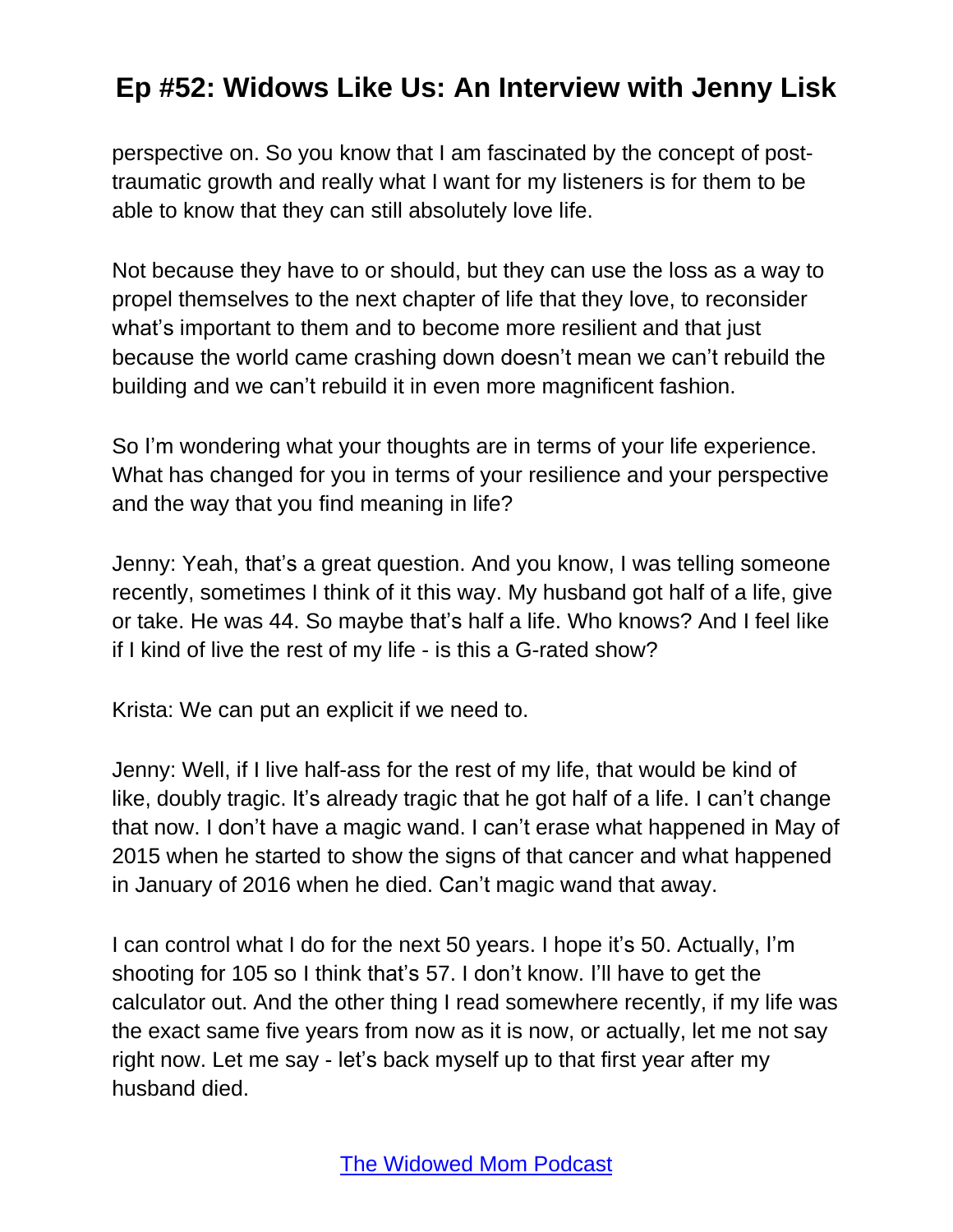If my life was going to be the exact same in five years as it was then and then to say to myself, would that be okay with me? And if the answer is no, or especially if the answer is hell no, then now is the time to do something and start taking whatever those steps are so that five years from now, my life isn't the same as it is now.

Krista: Yeah.

Jenny: And framing it that way helped me a lot because I do think it's hard from day to day. Well you know, today's okay, tomorrow's okay, the next day's okay, whatever. But if today, tomorrow, and the next day and the next day and the next day and that day five years from now still look like tomorrow…

Krista: Would you be okay with it?

Jenny: Yeah. Am I okay with that or not? And when I realized that the answer was no, then I started saying alright, now I - I think I said way back in the beginning there's this dual reality like my husband getting sick five years ago seems like just the other day and it seems like 20 years ago. Both. Both true. They both seem true.

And I don't have to reconcile those. And there's also kind of a dual - now I have to choose what comes next in my life. But it's also true that I get to choose. And those can both be true too. And by focusing on I get to choose what's next so that I'm not just kind of dragging my way through the next 50 years, that has been really important to me.

Krista: It feels so different emotionally when you think of it that way. You get to choose. I also think we have to choose the way that we want to think about it in a way that works for us, and that clearly works for you because when you think it, I can tell, it feels good to you when you think I get to choose.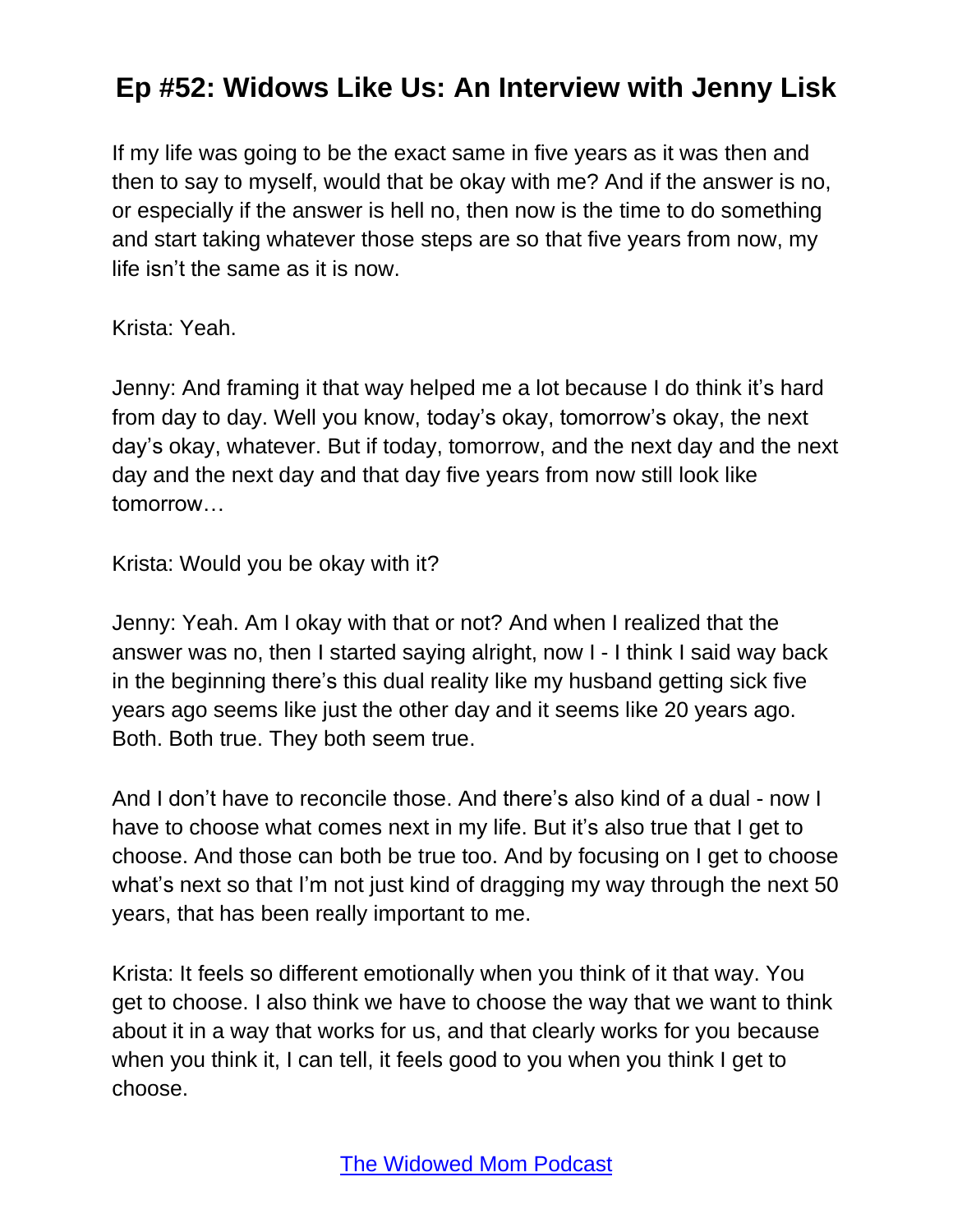But some people might be listening to this and they might think that same thought and they might not feel good when they think it. And so I always want my listeners to know like, we have to do what works for us. We have to pick thoughts that feel good to us and help us move the direction that we want to go. And it's totally fine if what works for me or what works for you isn't what works for everyone else.

But we always have a choice of how we want to see what it is that has happened. So important. You know, the other thing I have to say, I don't remember how it came to pass that I found out that you and I are in the same sorority. Do you remember? Did you tell me or did I tell you? How did we even find out?

Jenny: I feel like maybe I was looking at your LinkedIn profile. Maybe do you have it listed on there or something?

Krista: I just remember because I was so fascinated by your story and what you were doing and I just thought it was lovely. And the motto of Delta Gamma which was our sorority is "Do Good," for those people who don't know. And so I just remember when I heard that about you that you were Delta Gamma, I just thought, "Of course she is."

Like of course. Here is this person who has gone through this experience who has now made it her life's work to go and be a resource and help other parents so selflessly. Of course. It was just such a cool moment.

Jenny: Well, we need to go to the Delta Gamma people and say you know, hey look, we got two DG podcasters, same space, different aspects.

Krista: Do you know they have a podcast now?

Jenny: They do? Really?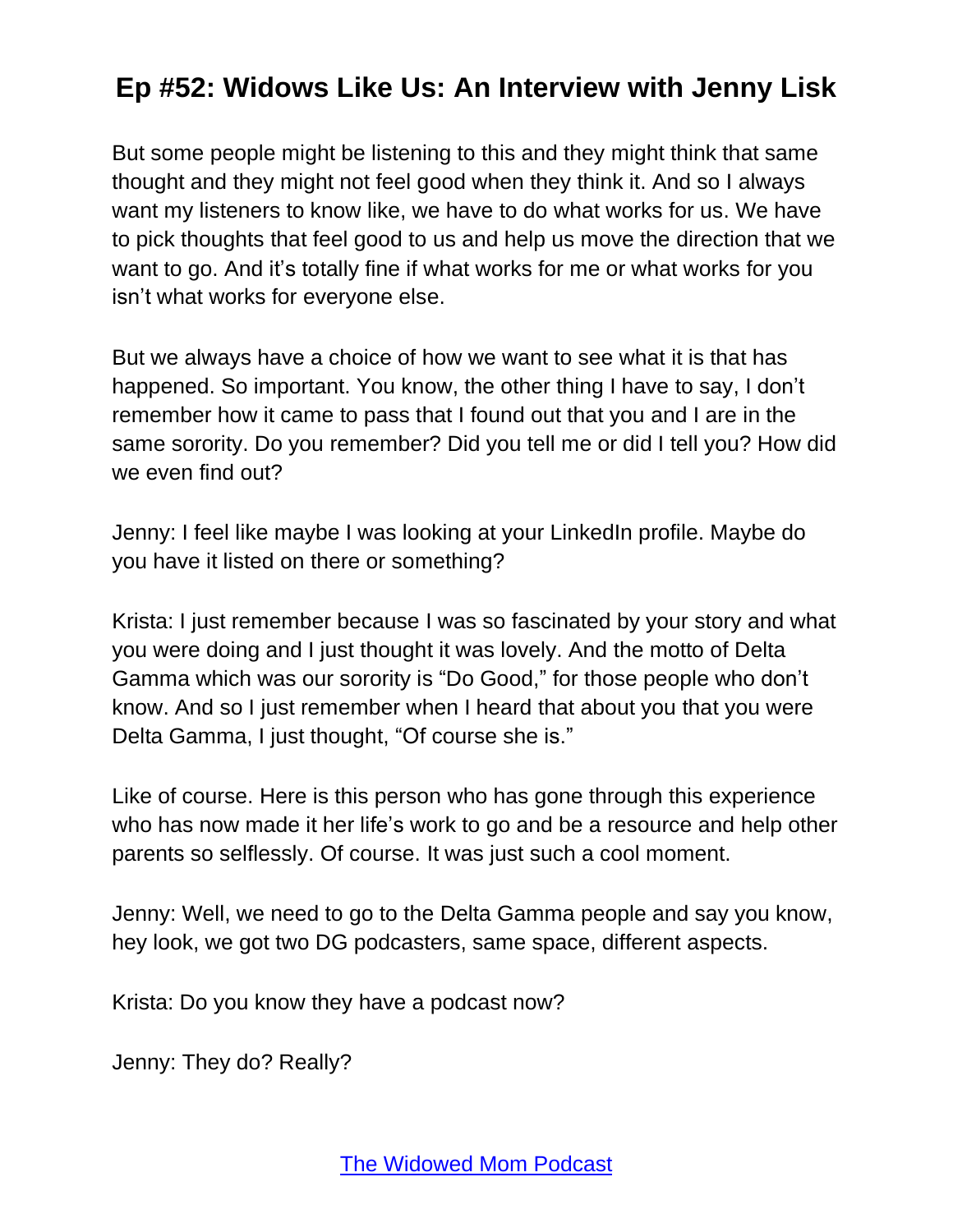Krista: They do. It's called DG Talks. In fact, I have another client who's actually a DG who we figured that out connection for fun. Okay, nobody cares about that but us. It's fine. Is there anything else that you wanted to talk about or any other advice that you have? Wisdom, pearls, anything you wish that we had covered?

Jenny: You know, we've covered so much here. Let me think. You know, well, I didn't say much about the memoir and I know, I don't want to keep your listeners too long here. This has been so wonderful and so long so thank you for sticking with this.

But I am working on a memoir now and it's based on the CaringBridge journal that I had when my husband was sick for those eight months. And it was important to me to be the writer of the CaringBridge updates at the time.

Krista: And let's tell people because not everybody knows what CaringBridge is. So CaringBridge is kind of when you are going through a long-term diagnosis, or it doesn't even have to be something that results in death or anything, but it's a way to communicate with a lot of people who are interested in following the journey without having to send a whole bunch of individual texts. It's a service that you can sign up for. And so then you publish these posts to CaringBridge and then everyone can just kind of follow your journey.

Jenny: Yeah, and essentially like blog posts except that you don't have to create your own blog and figure all that out while you're dealing with this health crisis that they've created the structure for you and you just - you can post updates. And so in the beginning, I think - I actually did think, "Oh, I'll just send people texts and kind of keep them updated."

And my sister was like, "You might want to think about doing a CaringBridge journal." I was like, no, but then I realized pretty quickly that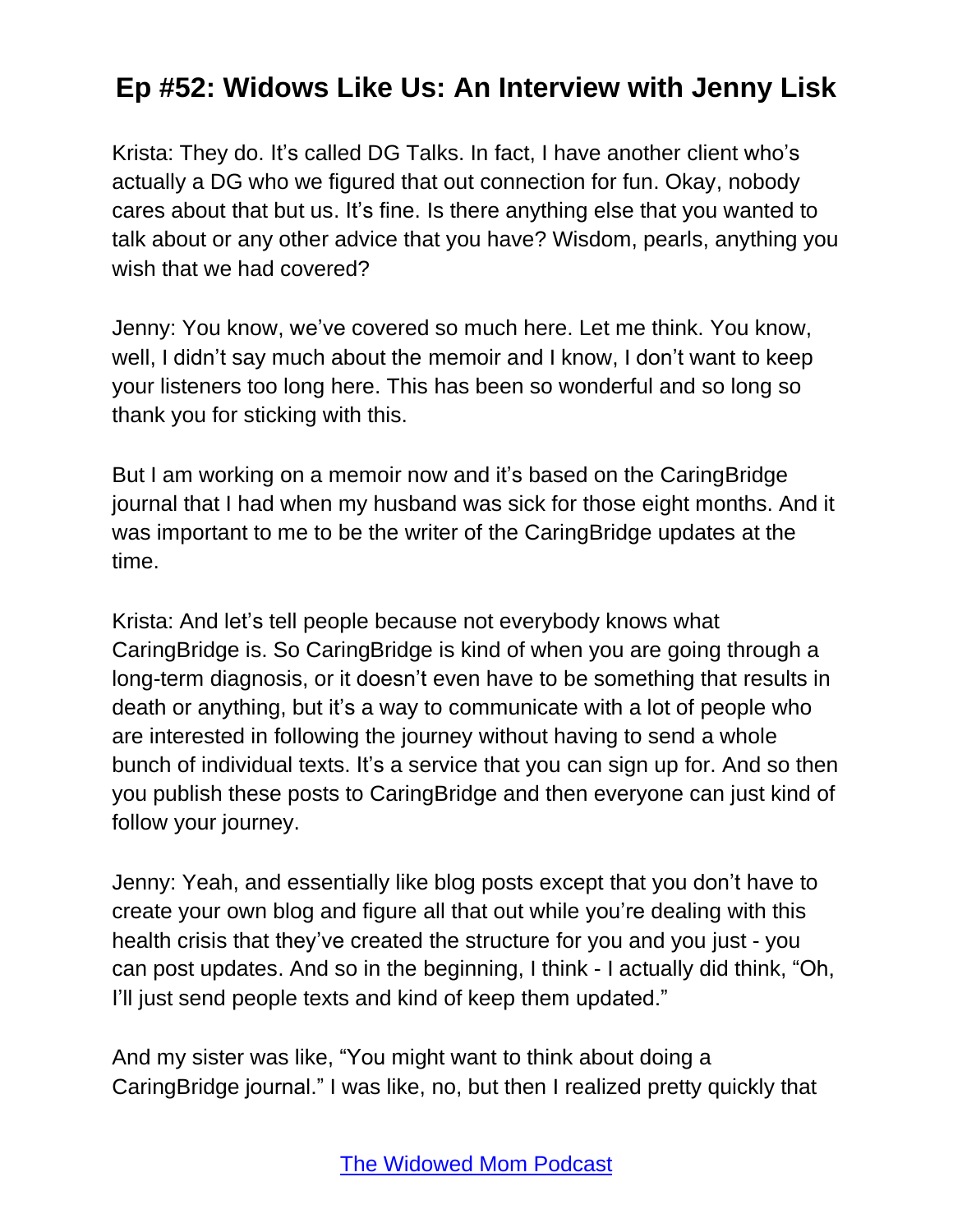that was not going to be sustainable. So I think she created the first post like, you know, he's out of surgery. And then after that, I took it over.

And as I went, I really was sharing reflections and things in addition to - not just the practical details of, you know, and I had eight months of a lot of posts and of doing this. And so I realized that it was a window into a period of time that would potentially be interesting to different people, but I really realized in this pandemic, realized that what I was doing at the time was I was parenting through a health crisis that turned my world inward and upside down.

And you know, that's kind of a microcosm of what we're all trying to parent through this global health crisis that's turning our worlds inward and upside down collectively. And I think there's certain kind of universal - combined with the things I learned then and the things I've learned since then and what I'm doing is I have the journal entries, but then I'm adding reflections on after each one, kind of like the here's the five years later view.

And here's what I wish I knew. Here's what I did here, but I wish I had handled this with the kids differently or I wish, you know. So because our community was so incredibly supportive, there's that element of how do you support? How do you be an ally to friends who are going through crises like this?

And I learned a tremendous amount from all the people around us who supported us. And so I'm also sharing that back to. Like, how do you support people?

Krista: I love that.

Jenny: Yeah, so I wrote the first draft last August and it's kind of - I've been trying to carve out the time to start doing the editing and I finally decided to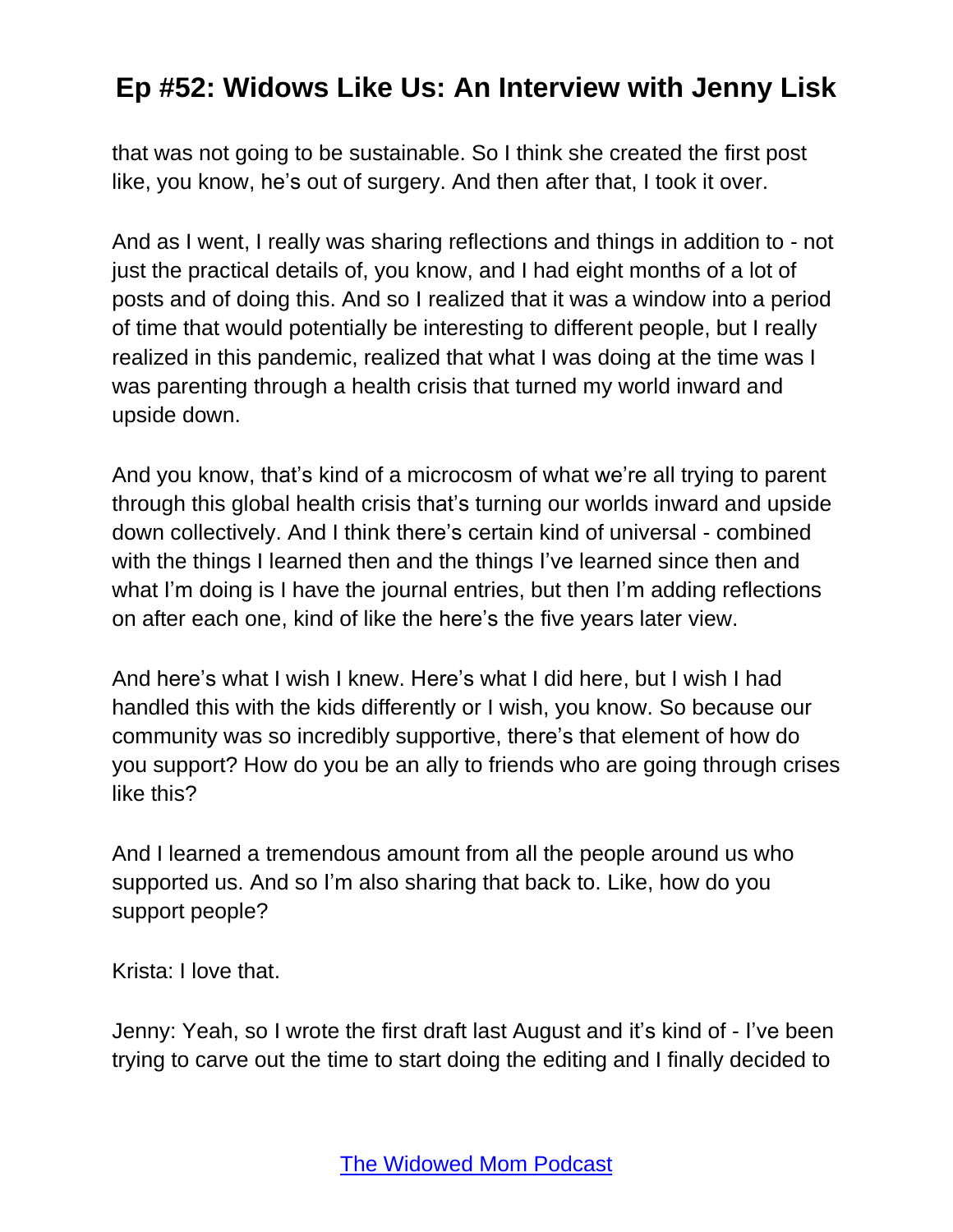do encore episodes of the podcast this month in order to carve out a little more time.

Krista: Some bandwidth.

Jenny: Yeah, it's a mental space and the time. And last August, I did the same thing. I just was like, I was getting frustrated that I wasn't getting progress and I was like, I'm putting the podcast on reruns and I'm just going to do nothing but write this thing in August. And I wrote a thousand words a day.

Anyway, I was getting frustrated recently again. I said you know what, that worked last time, I'm going to try it again this time. So it seems to be working so far and it's been kind of fun because I've been challenging myself to do a daily video to keep myself accountable.

Krista: Oh fun.

Jenny: Because writing the first draft, it was easy to say a thousand words. That's the accountability mechanism, right? And posted on social. And you can count, how many words did I do? Did I do a thousand or did I not do a thousand? When you're editing, how do you do that?

Krista: Right.

Jenny: So I was like, I'll do a video, I'll put it on YouTube and social and stuff each day and kind of report on what I did. But it's not just reporting. It's also sharing reflections on what I'm doing.

Krista: And bringing people along in the journey, which I think people really value.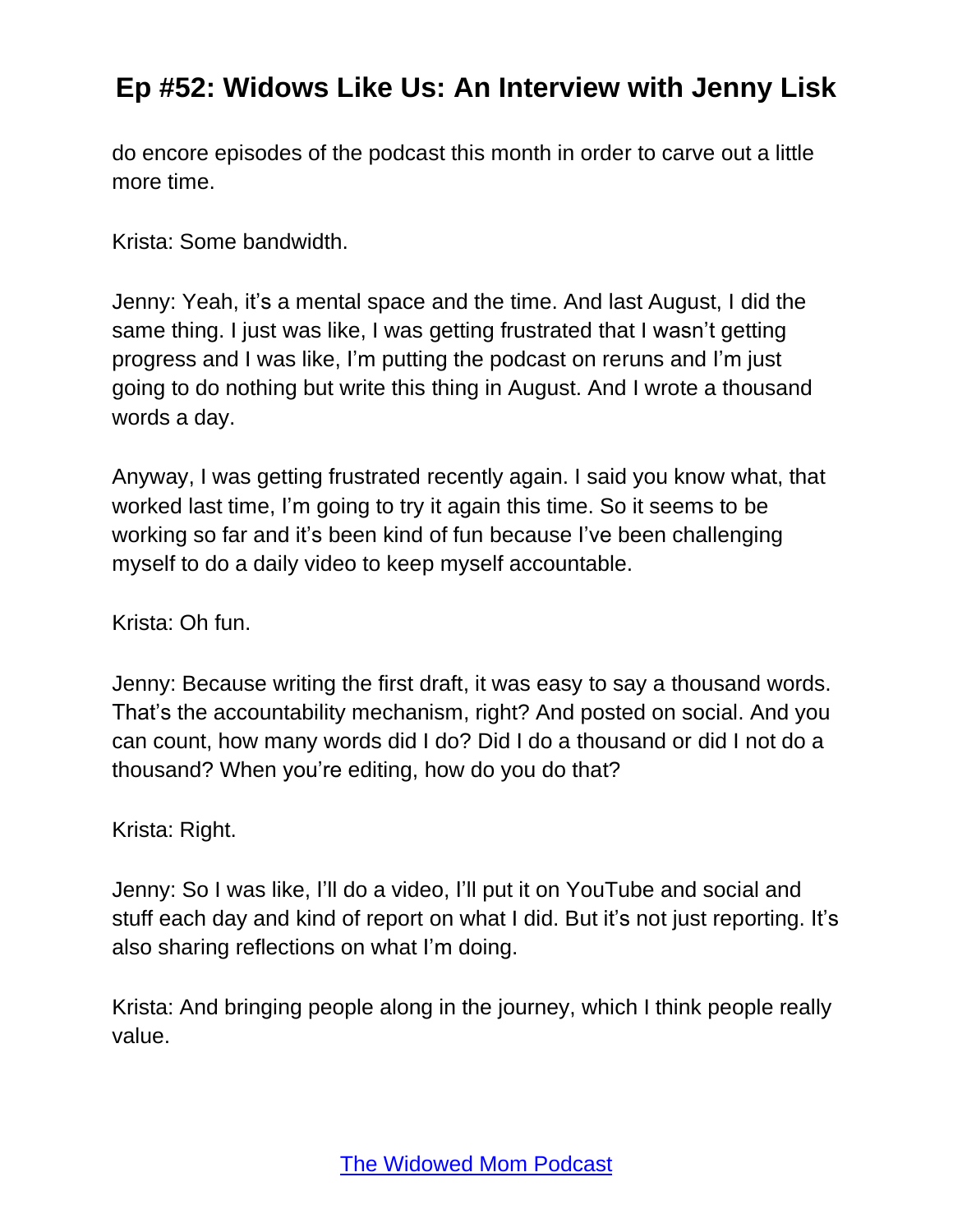Jenny: Yeah. And today, I posted actually shortly before we got on this call, I posted a video. I had written a draft of the back cover description because ideally, that should really encapsulate the themes that I'm trying to bring out and is the big picture solid here. So I posted the draft and I read the draft in the video and I said, give me your feedback. Is this clear? Is it compelling? Is it not? Does it speak to you? Who would it speak to? I actually literally posted it right before we got on this call so I have no idea if anybody…

Krista: You can go check. Well, keep me posted when both books are out and available.

Jenny: I will, for sure.

Krista: Let me folks know. So if people want to connect with you Jenny, what are the options?

Jenny: Well, so my website is jennylisk.com. And so you can find the podcast, you can find the updates on the book, you can find articles that I've written, all kinds of things. And actually, I put together a document that's called What I've Learned About Widowed Parenting, kind of some of the highlights of things that I've learned from some of my guests.

Krista: And that's available on your website?

Jenny: Yeah, directly at jennylisk.com/top10.

Krista: We'll put that in the show notes.

Jenny: Okay, yeah. I could send you a link to it too. And jennylisk.com/allies, I put together a similar document just for allies of like, help. Some of it with the pandemic, you're not going to be taking casserole. I wrote it before the pandemic, but there's a lot like how do you write a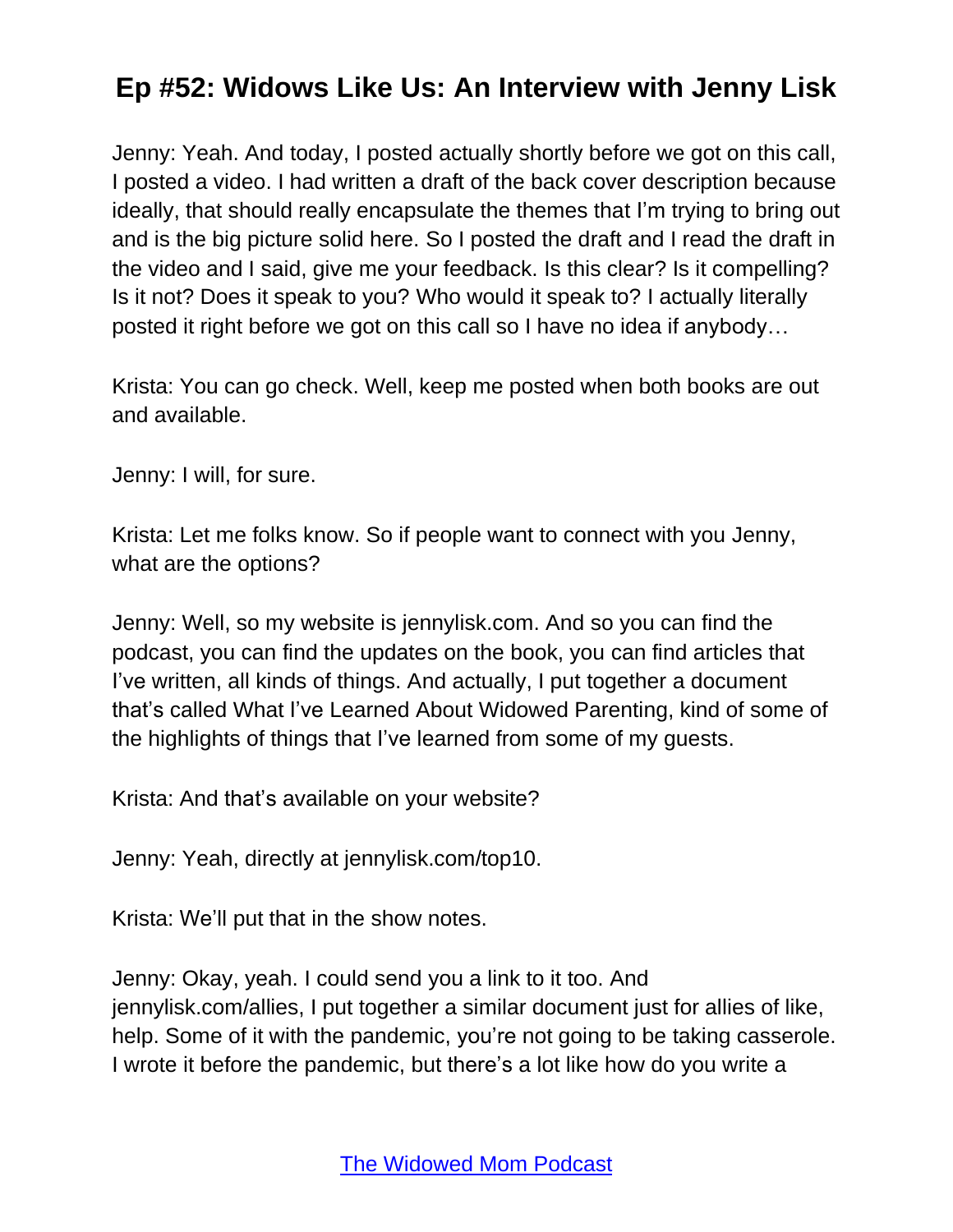condolence card, what do you say, what do you not say, all these things. And social media, I'm on all the platforms, @liskjenny.

Krista: What's your favorite?

Jenny: Depends on the day probably. You know, I mean, I do a lot on Instagram and Facebook. Twitter, I re-share a lot of interesting things like retweet things whether they're parenting people or grief people. Kind of have a mix. So that's a good place. And then I recently started Pinterest, collecting things there so there's some good stuff, and LinkedIn as well.

Krista: Plenty of options to connect with you. You're everywhere.

Jenny: Well, I was able to get them all to be @liskjenny. You know, originally they were all different and I was like, this is just not going to work. I couldn't even remember myself.

Krista: I don't know who I am on social media. Well listen, thank you so much for coming on the podcast. The work that you're doing, it's really important. I hope people will go and listen to The Widowed Parent Podcast because you just have so much to offer and I think it's amazing the work that you're doing.

Jenny: Well thank you, and thank you for having me here. Kind of feels like we've come full circle a little bit here. You were on my podcast, I'm on your podcast.

Krista: Only a year and a half later.

Jenny: I know, right? Hey, you know, that's cool.

Krista: We'll do it again.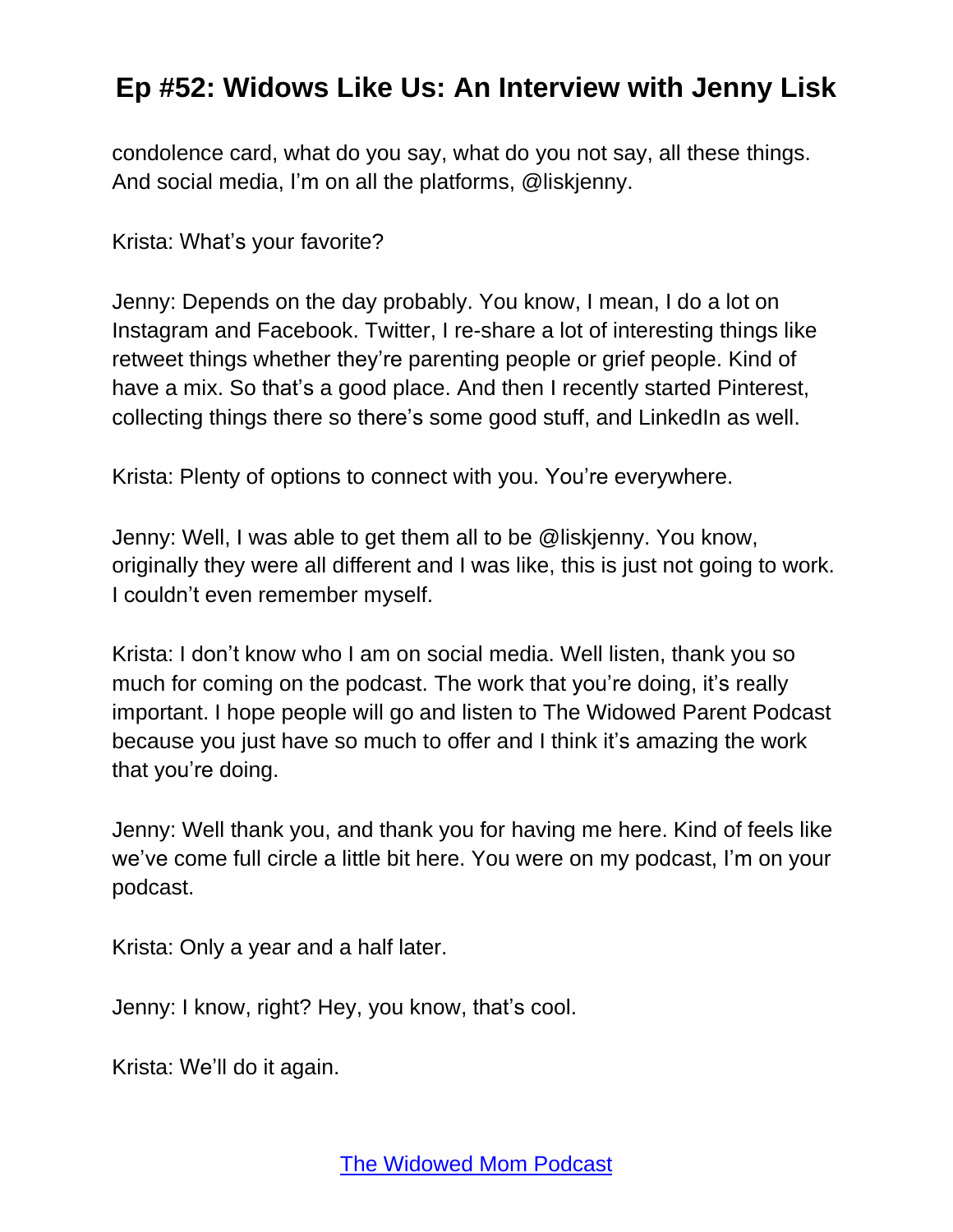Jenny: Yes, we should do it again. Absolutely. So yeah, this has been so great talking to you today and catching up and thank you for letting me come here today.

Krista: Thank you so much Jenny. Alright, we'll see you later. Bye.

Jenny: Bye.

—

Alright, so I hope you loved my interview with Jenny. As always, if you have feedback on the podcast, if there are more things that you want to hear, let me know, krista@coachingwithkrista.com. And this is airing late May, so probably by the time this airs, our spots are going to be filled for the June Mom Goes on group.

But if you're interested in really having some support and building the next chapter of life, then I encourage you to go to coachingwithkrista.com. Click the request a consultation button and apply if it seems like the program is what you need. Then you and I will hop on the phone and we'll talk through it, make sure it's a good fit.

So that's what we have for you this week. I love you. You've got this and I'll see you next week, take care everybody. Bye-bye.

Ready to start building a future you can actually look forward to? Get a free copy of Krista's Love Your Life Again Game Plan, and learn her three-step process so you can stop feeling stuck and start creating your next great chapter. No matter what you've been through, your past does not have to define what's possible in your future.

Text the word PLAN to 1-858-widows-1, or visit [coachingwithkrista.com/plan](http://www.coachingwithkrista.com/plan) and get Krista's Love Your Life Again Game